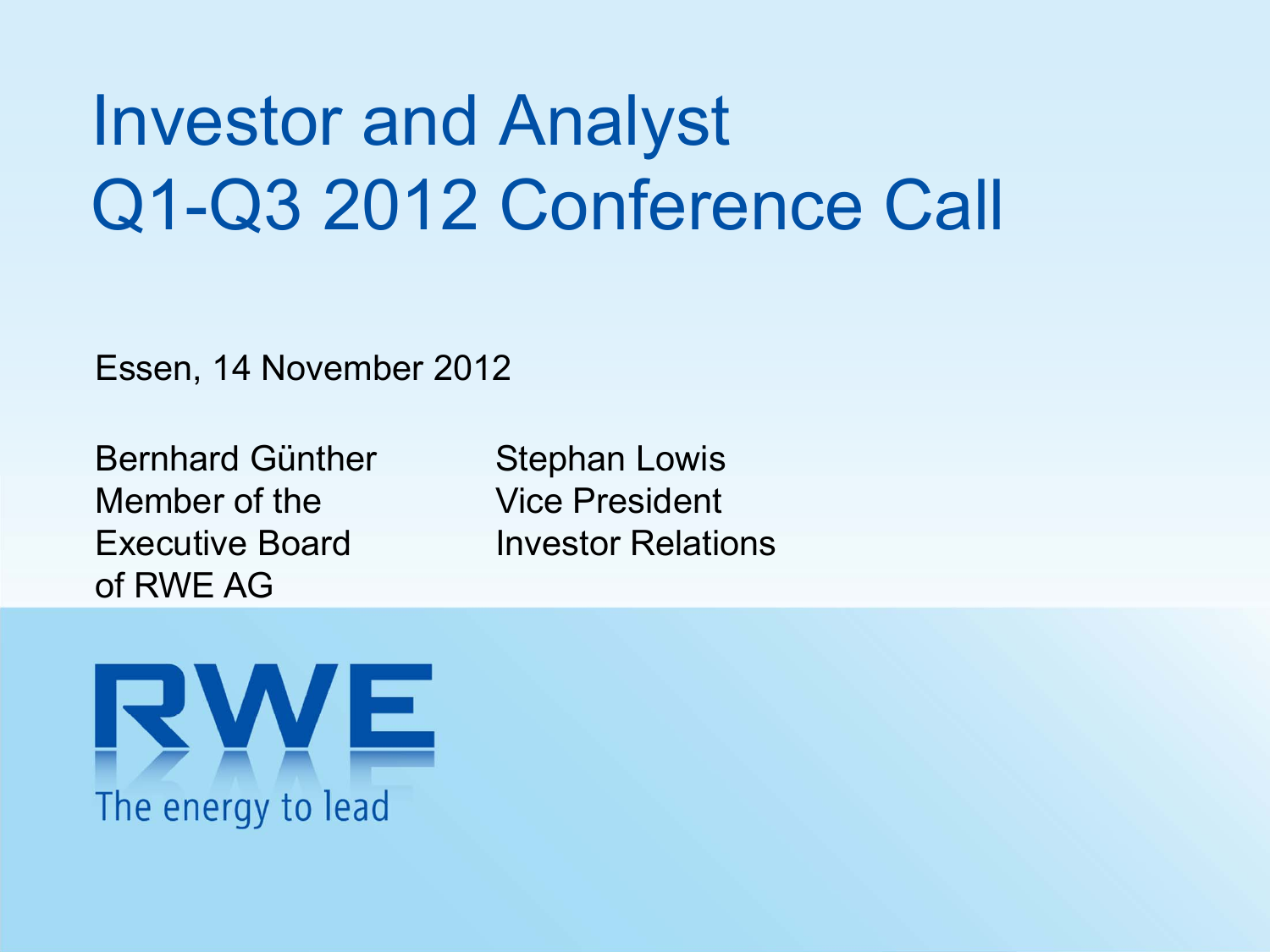### Forward Looking Statement

This presentation contains certain forward-looking statements within the meaning of the US federal securities laws. Especially all of the following statements:

- Projections of revenues, income, earnings per share, capital expenditures, dividends, capital structure or other financial items;
- **Statements of plans or objectives for future operations or of future competitive position**;
- **Expectations of future economic performance; and**
- **Statements of assumptions underlying several of the foregoing types of statements**

are forward-looking statements. Also words such as "anticipate", "believe", "estimate", "intend", "may", "will", "expect", "plan", "project" "should" and similar expressions are intended to identify forward-looking statements. The forward-looking statements reflect the judgement of RWE's management based on factors currently known to it. No assurances can be given that these forward-looking statements will prove accurate and correct, or that anticipated, projected future results will be achieved. All forward-looking statements are subject to various risks and uncertainties that could cause actual results to differ materially from expectations. Such risks and uncertainties include, but are not limited to, changes in general economic and social environment, business, political and legal conditions, fluctuating currency exchange rates and interest rates, price and sales risks associated with <sup>a</sup> market environment in the throes of deregulation and subject to intense competition, changes in the price and availability of raw materials, risks associated with energy trading (e.g. risks of loss in the case of unexpected, extreme market price fluctuations and credit risks resulting in the event that trading partners do not meet their contractual obligations), actions by competitors, application of new or changed accounting standards or other government agency regulations, changes in, or the failure to comply with, laws or regulations, particularly those affecting the environment and water quality (e.g. introduction of <sup>a</sup> price regulation system for the use of power grid, creating <sup>a</sup> regulation agency for electricity and gas or introduction of trading in greenhouse gas emissions), changing governmental policies and regulatory actions with respect to the acquisition, disposal, depreciation and amortisation of assets and facilities, operation and construction of plant facilities, production disruption or interruption due to accidents or other unforeseen events, delays in the construction of facilities, the inability to obtain or to obtain on acceptable terms necessary regulatory approvals regarding future transactions, the inability to integrate successfully new companies within the RWE Group to realise synergies from such integration and finally potential liability for remedial actions under existing or future environmental regulations and potential liability resulting from pending or future litigation. Any forwardlooking statement speaks only as of the date on which it is made. RWE neither intends to nor assumes any obligation to update these forward-looking statements. For additional information regarding risks, investors are referred to RWE's latest annual report and to other most recent reports filed with Frankfurt Stock Exchange and to all additional information published on RWE's Internet Web site.

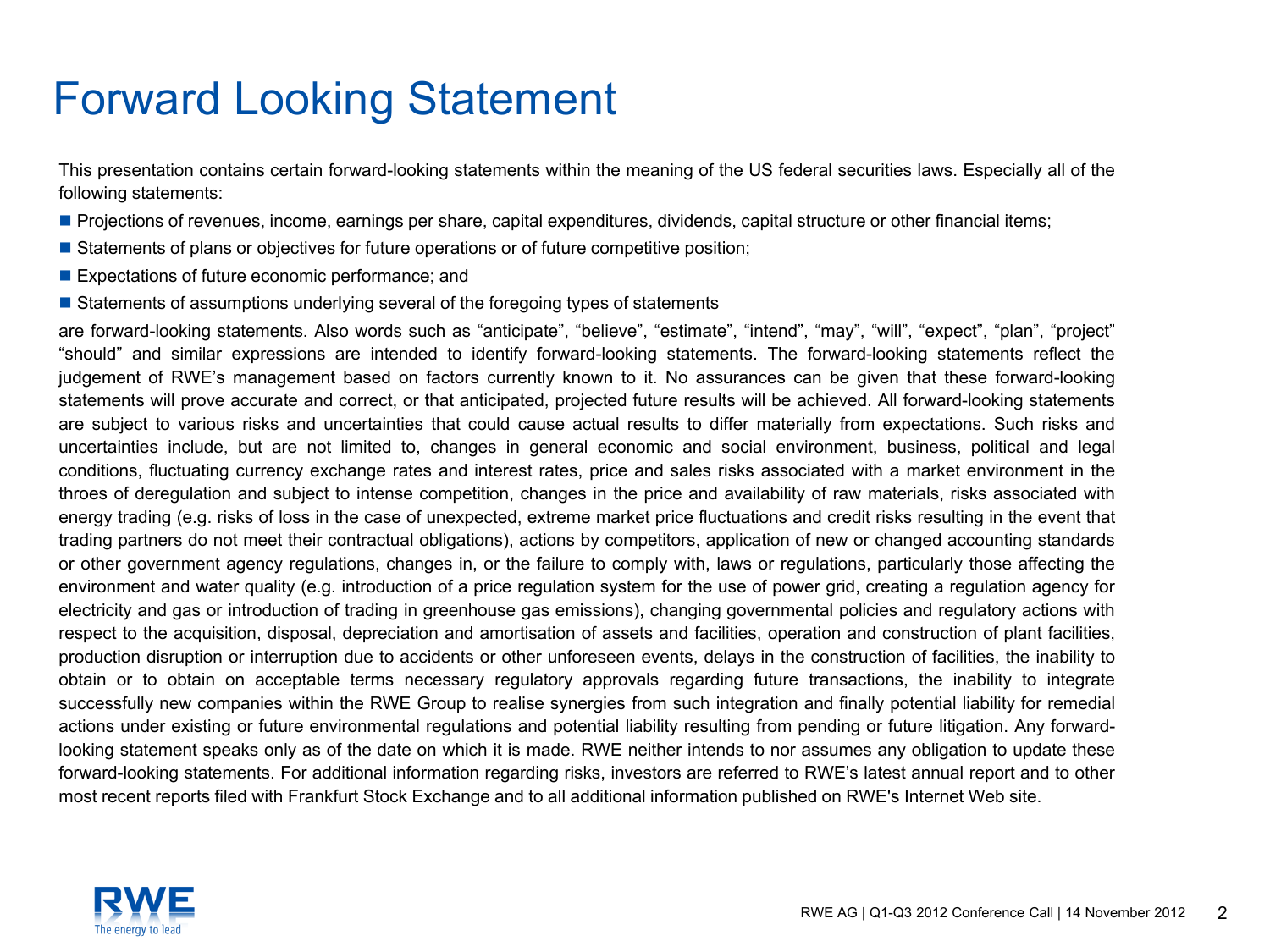### Main messages

- Q1-Q3 2012 operating performance: EBITDA +8%, operating result +8%, recurrent net income +6%
	- Further successful steps in our divestment programme
		- Closing of disposal of Berliner Wasserbetriebe (c.  $\in$  660 m)
		- Disposal of our 20% stake in the upstream concession "Edvard Grieg" (c. € 250 m)
		- Disposal of UK-nuclear joint venture Horizon (c.  $\in$  430 m)
- 

D

Positive arbitral tribunal decision on dispute between RWE and Gazprom regarding the reduction of minimum off-take volumes

Improved guidance for FY 2012

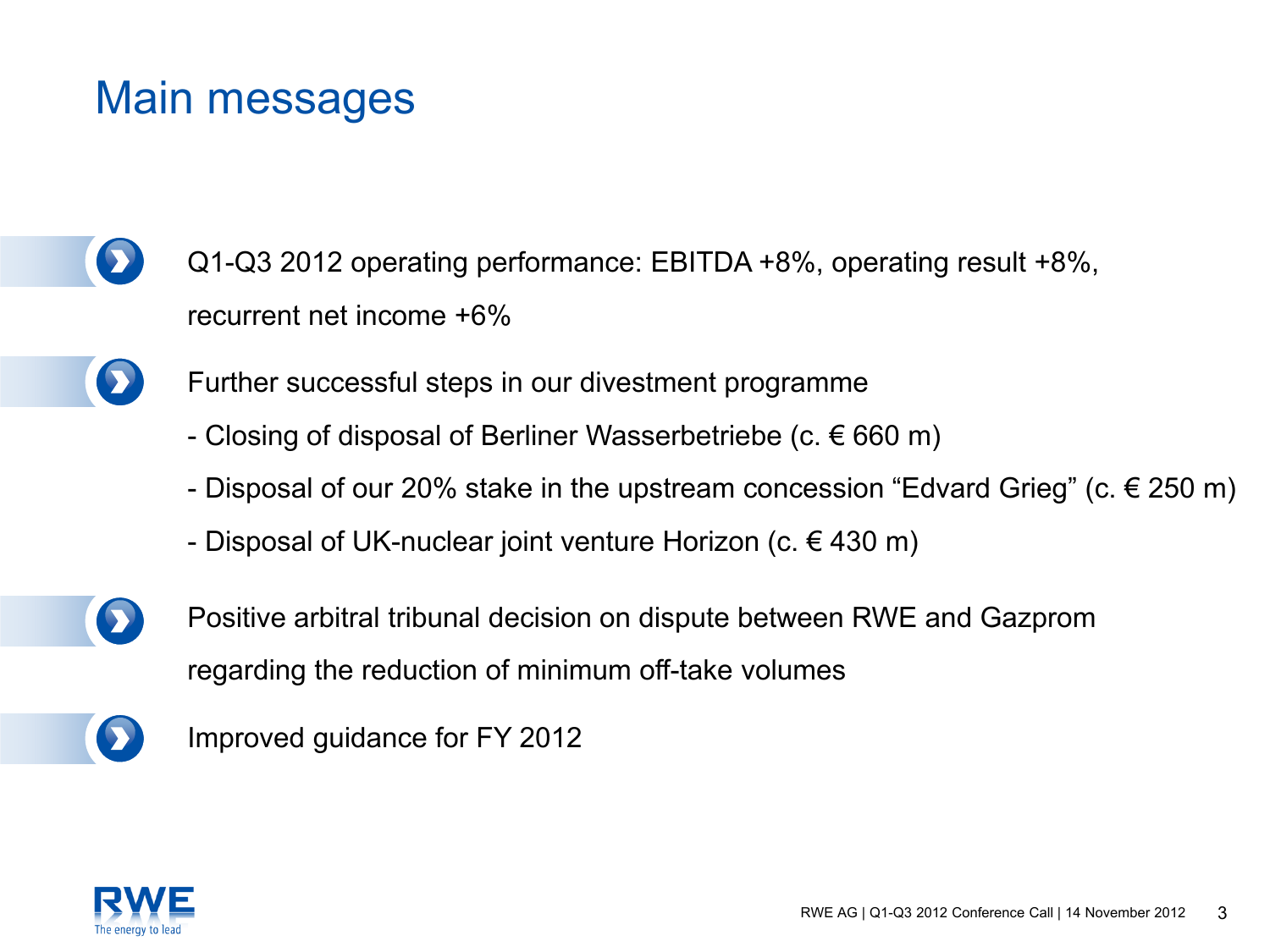### RWE Group key performance indicators

| <b>January - September</b>           |          |          | <b>Change</b> |
|--------------------------------------|----------|----------|---------------|
| $\epsilon$ million                   | 2012     | 2011     | in $%$        |
| <b>External revenue</b>              | 38,358   | 38,167   | 0.5           |
|                                      |          |          |               |
| Cash flows from operating activities | 3,240    | 4,540    | $-28.6$       |
|                                      |          |          |               |
| <b>EBITDA</b>                        | 6,718    | 6,244    | 7.6           |
| <b>Operating result</b>              | 4,606    | 4,270    | 7.9           |
| Non-operating result                 | $-251$   | $-596$   | 57.9          |
| <b>Financial result</b>              | $-1,439$ | $-1,170$ | $-23.0$       |
| Taxes on income                      | $-775$   | $-802$   | 3.4           |
| <b>Minorities</b>                    | 192      | 242      | $-20.7$       |
| Hybrid investors' interest           | 69       | 44       | 56.8          |
| Net income                           | 1,880    | 1,416    | 32.8          |
| Recurrent net income                 | 1,892    | 1,782    | 6.2           |

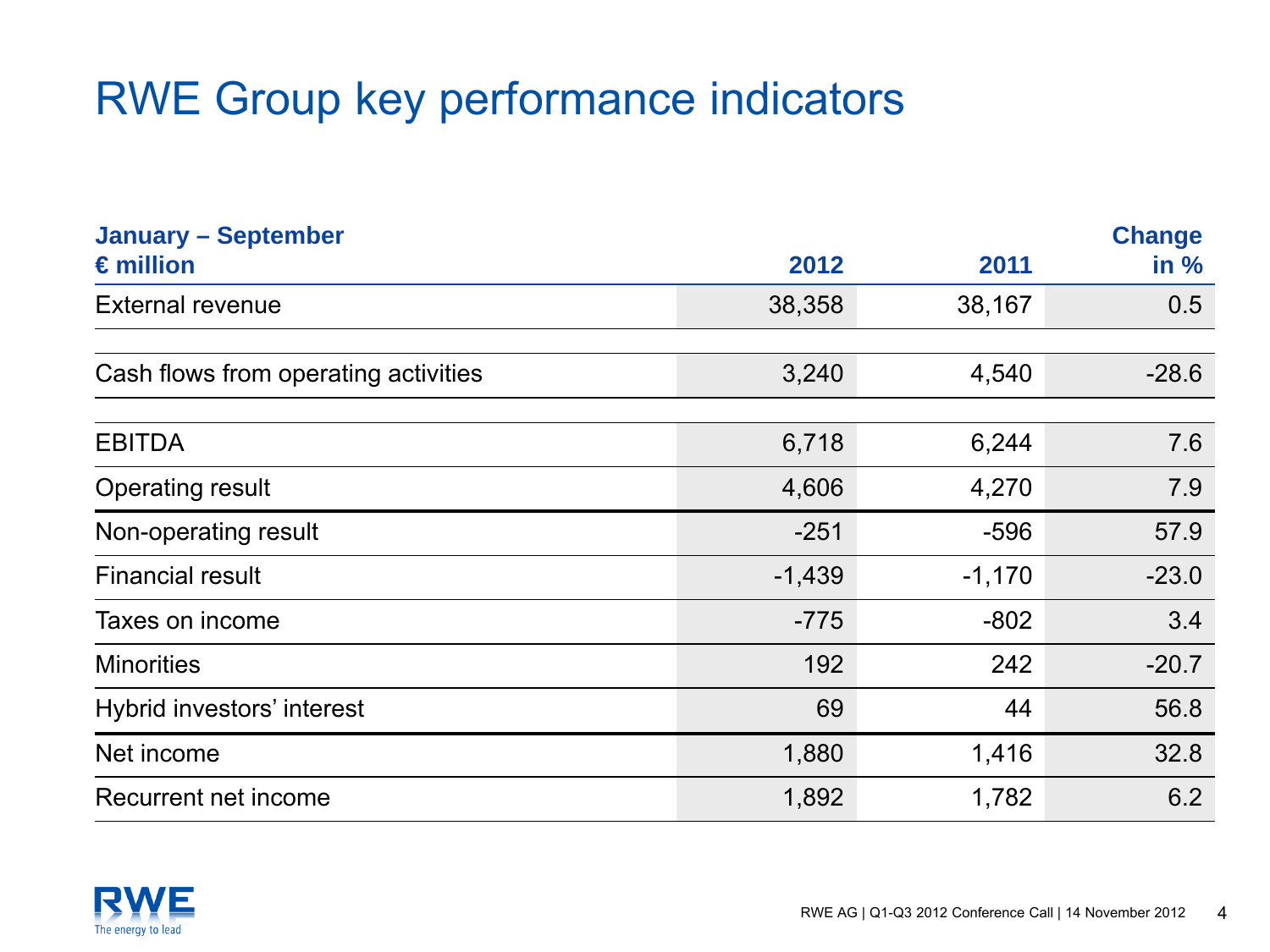### Operating Result by Division (in € million)



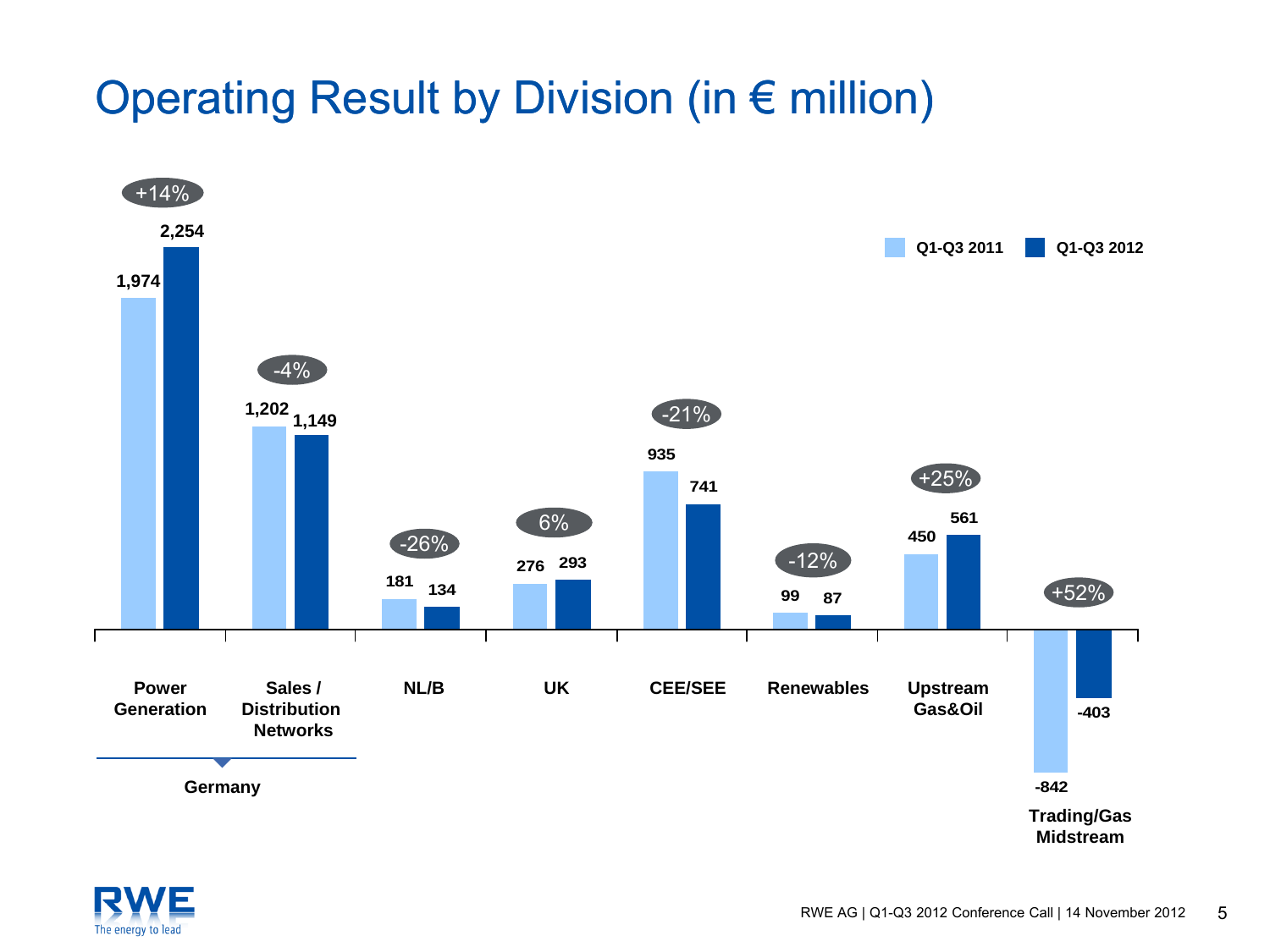### Development of net debt influenced by increase in provisions due to low interest environment



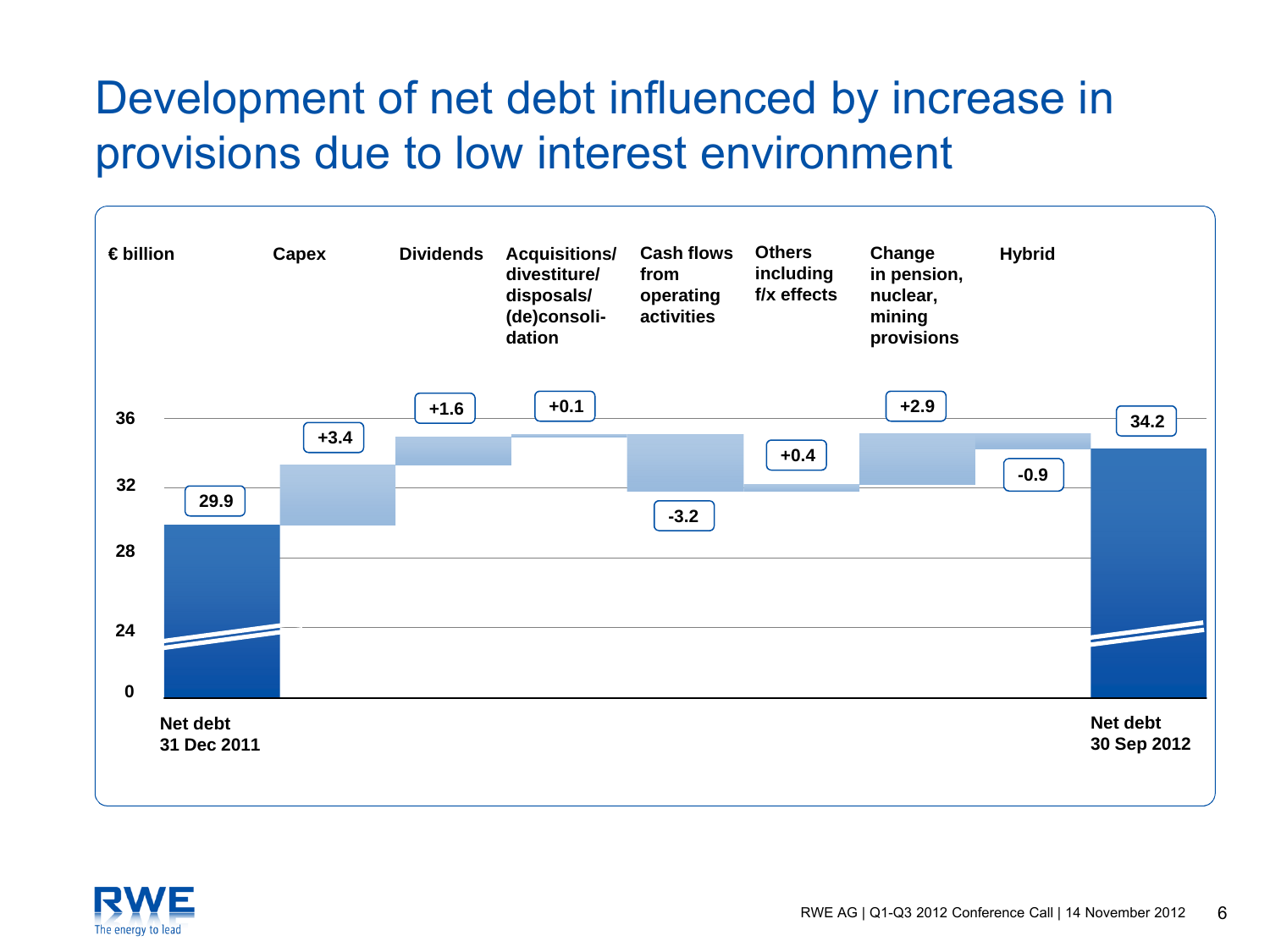# Continued execution of measures to support financial strength



| Measures to improve financial headroom |                    |                                      |                                |  |  |  |  |  |  |
|----------------------------------------|--------------------|--------------------------------------|--------------------------------|--|--|--|--|--|--|
| Capital<br>measures                    | <b>Divestments</b> | Focused long-term<br>capex programme | <b>Efficiency</b><br>programme |  |  |  |  |  |  |
|                                        | up to €7bn by 2013 | €4 – 5 bn/a                          | €1bn by 2014                   |  |  |  |  |  |  |
| completed $\checkmark$                 | progressing        | from 2013 $\sqrt{}$                  | identified                     |  |  |  |  |  |  |

1 Net debt = net financial debt + pension, mining and nuclear provisions + 50% of hybrid capital; (at year end).

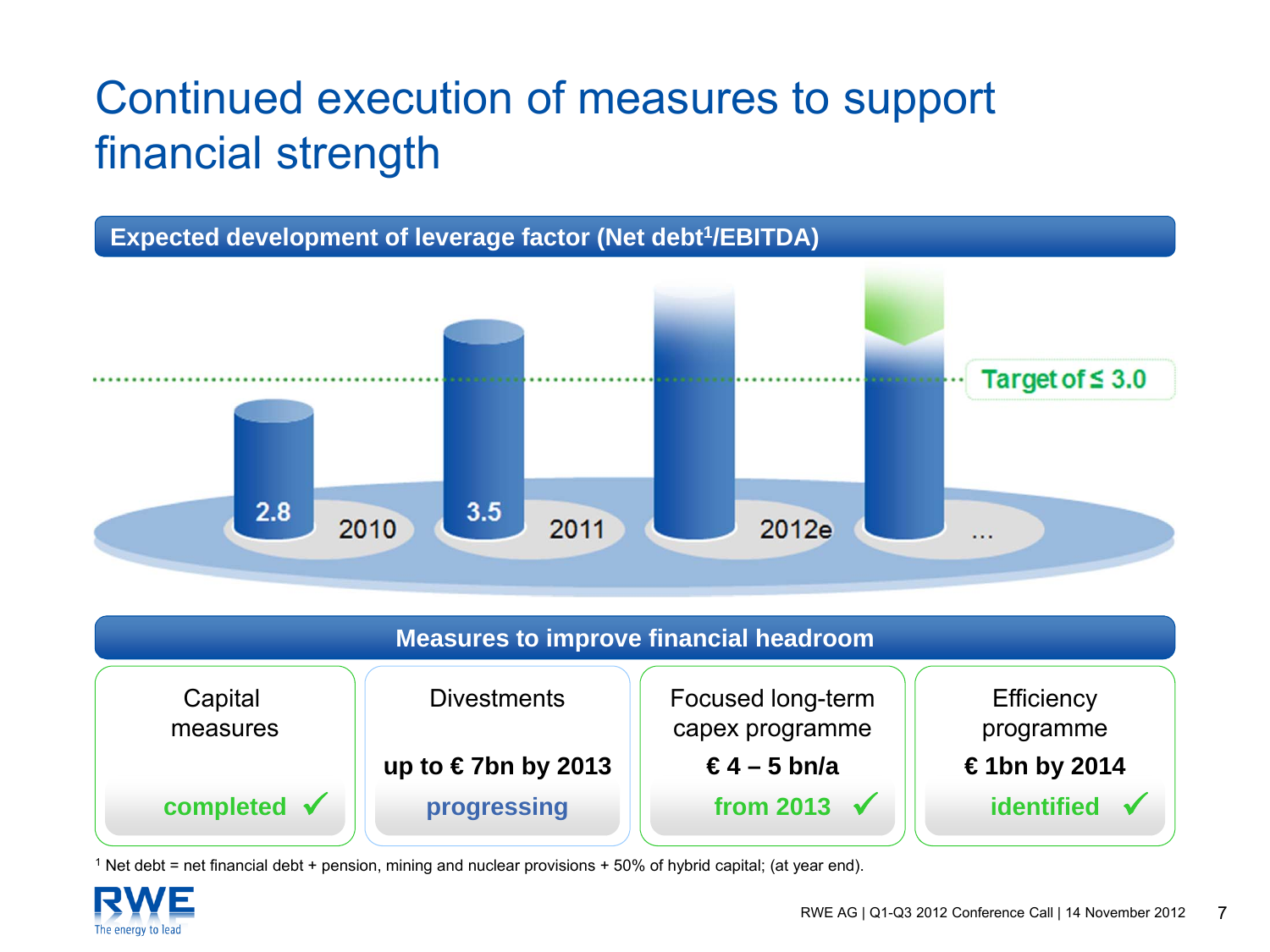### Outlook for 2012 improved



<sup>1</sup> No major earnings dilution effect for 2012 expected.

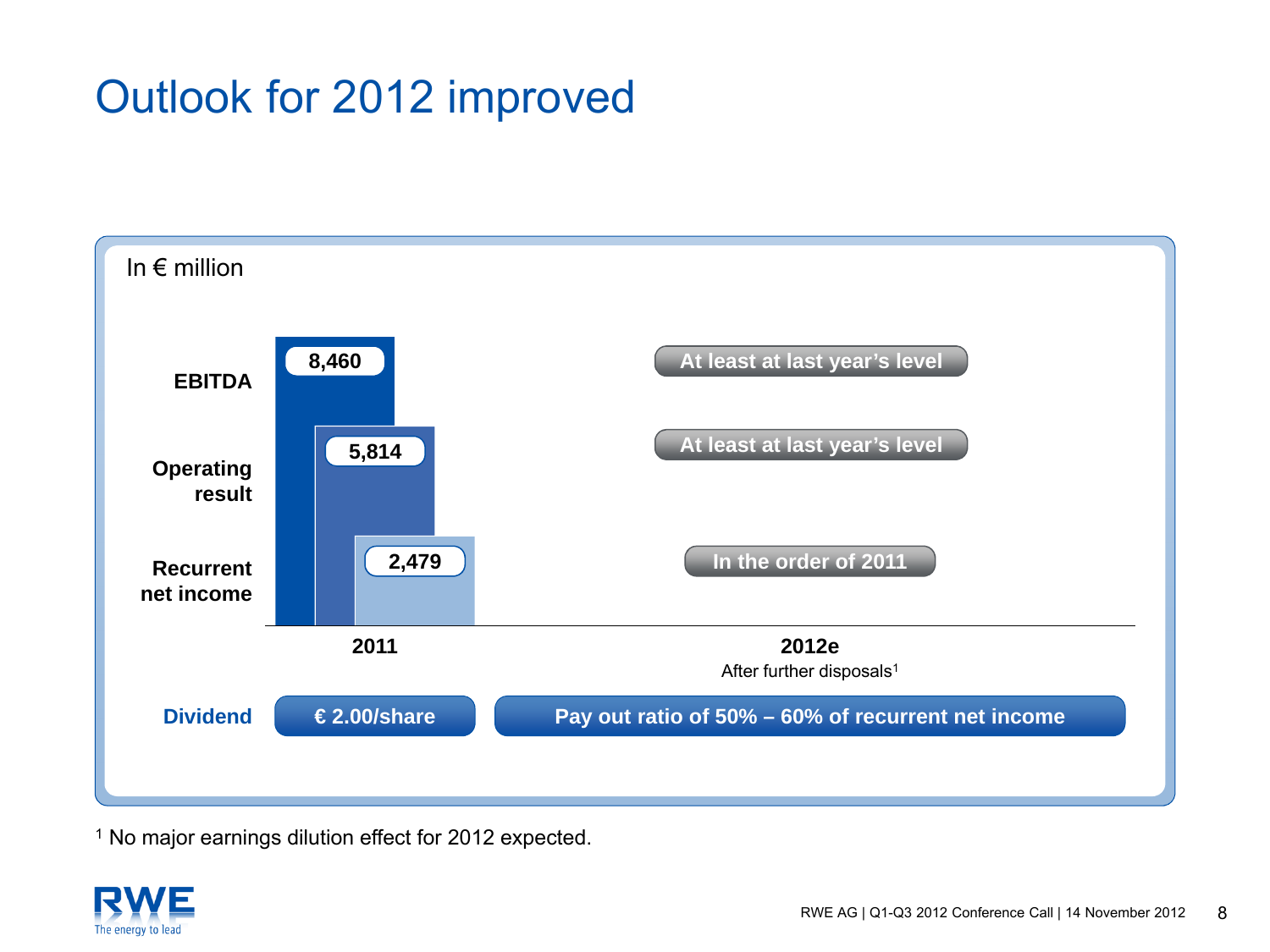### Divisional outlook for the operating result

| $\epsilon$ million                              | 2011 actual | 2012 forecast versus 2011             |
|-------------------------------------------------|-------------|---------------------------------------|
| Germany                                         | 4,205       | Above last year's level               |
| <b>Power Generation</b>                         | 2,700       | Above last year's level               |
| <b>Sales/Distribution networks</b>              | 1,505       | In the order of last year's level     |
| Netherlands/Belgium                             | 245         | Below last year's level               |
| United Kingdom                                  | 357         | Above last year's level               |
| <b>Central Eastern and South Eastern Europe</b> | 1,109       | Below last year's level               |
| Renewables                                      | 181         | In the order of last year's level     |
| Upstream Gas & Oil                              | 558         | Significantly above last year's level |
| <b>Trading/Gas Midstream</b>                    | $-800$      | Significantly above last year's level |

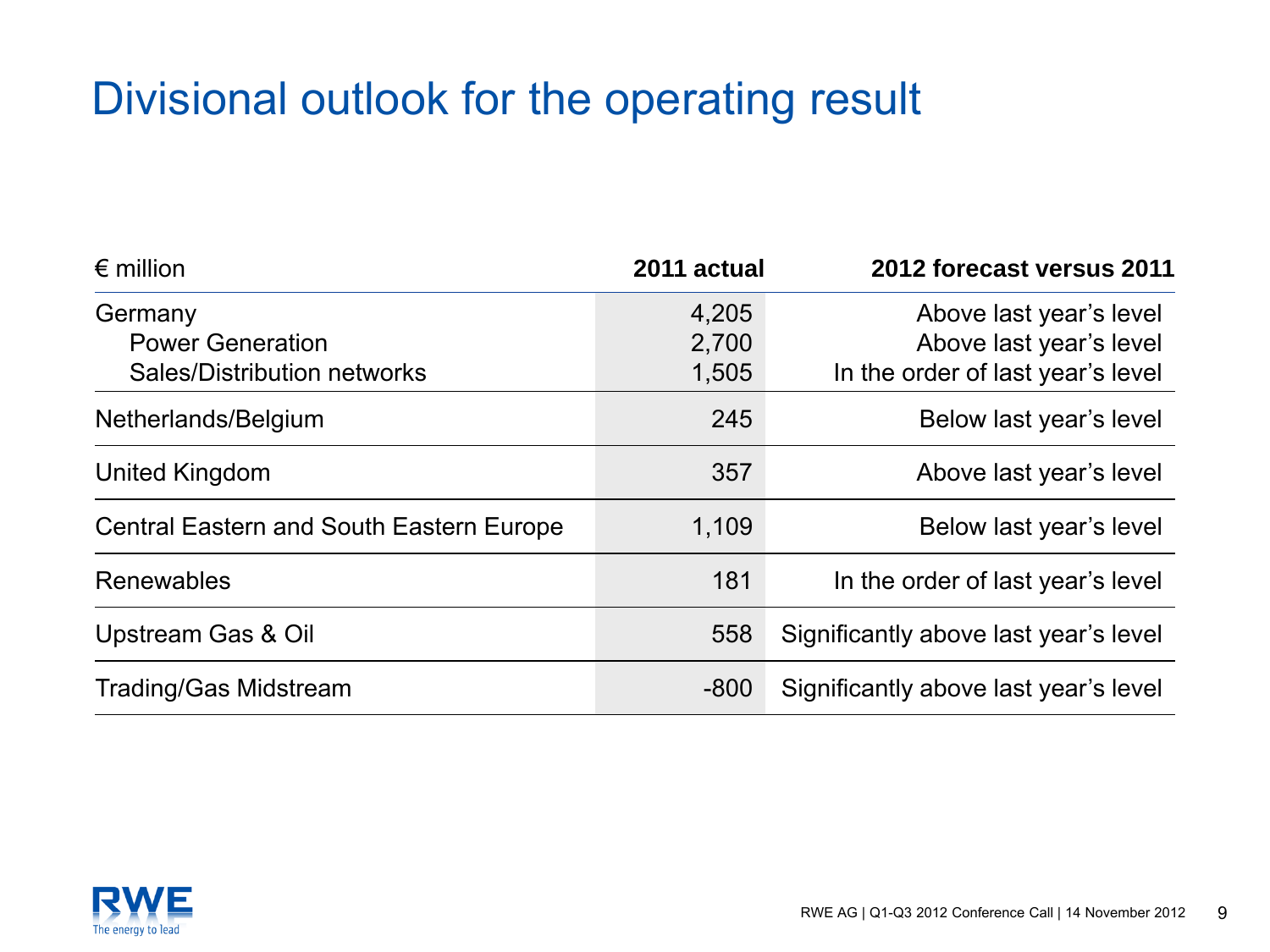# Back-up Charts

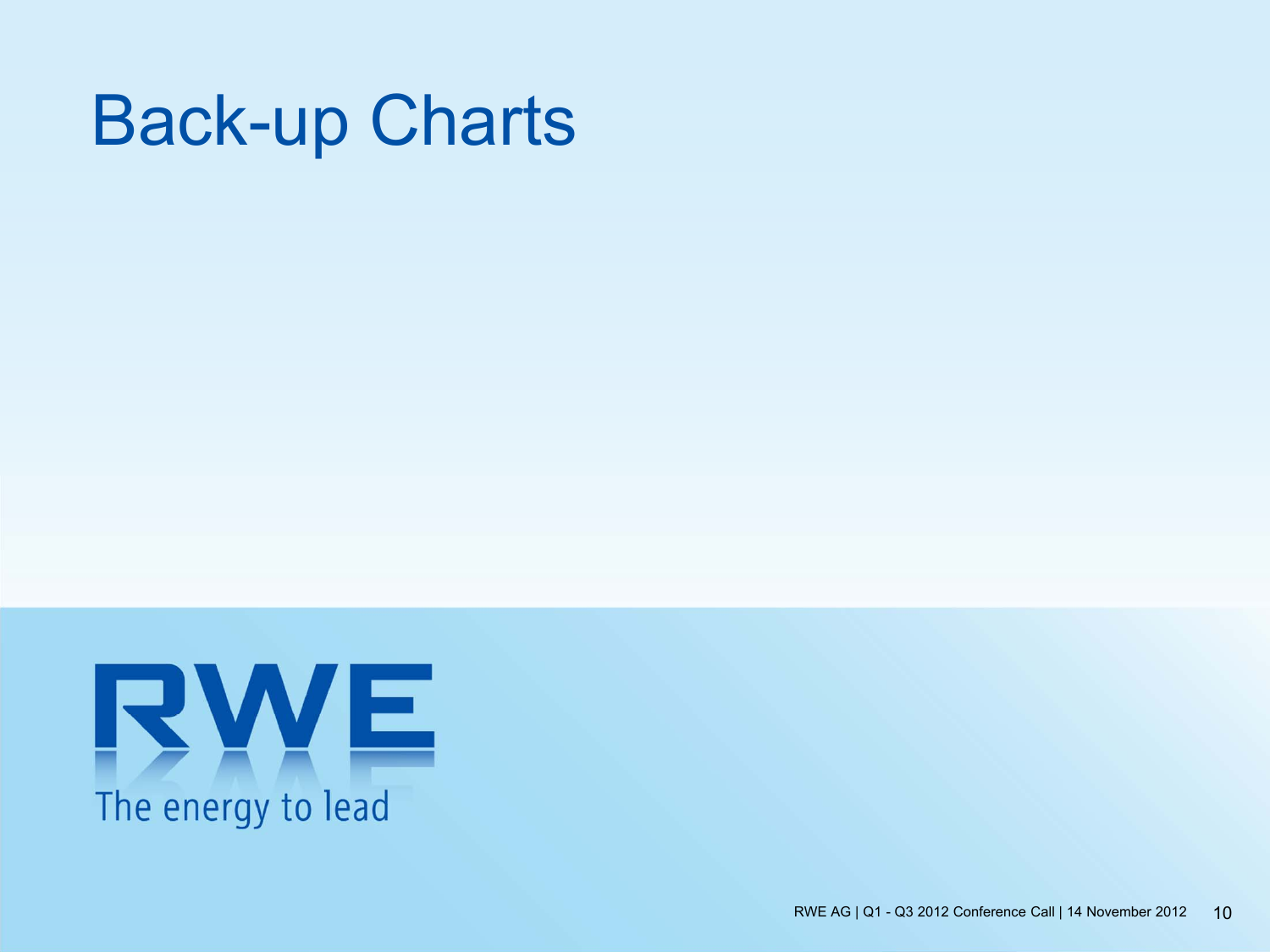## Performance of the Germany Division (I) Power Generation Business Area (RWE Power)

#### January – September: operating result: +14.2%



- Absence of one-off burdens from new German energy policy in 2011
- Lower realised electricity prices offset by higher volumes (c.  $+\epsilon$  40m), (including positive effects from the trial run and the start of commercial operation of the new lignite-fired power plant BoA 2&3) +
- Higher fuel costs (c.  $-6.360m$ ) including nuclear fuel tax partly offset by lower costs associated with CO $_2$  certificates (c. +€ 50m) -
- Lower fixed operating and maintenance costs (c.  $+ \epsilon$  290m) +
- Impact from change in nuclear and mining provisions (c.  $+ \epsilon$  120m) +

#### Guidance for fiscal year 2012: above last year



- Absence of one-off burdens from new German energy policy in 2011 +
- Start of commercial operation of new lignite-fired power plant BoA 2&3 +
- Lower fixed operating and maintenance costs
- Impact from change in nuclear and mining provisions +
- Lower CO $_{\rm 2}$  costs +

-

Lower realised electricity prices and higher fuel costs (incl. nuclear fuel tax)

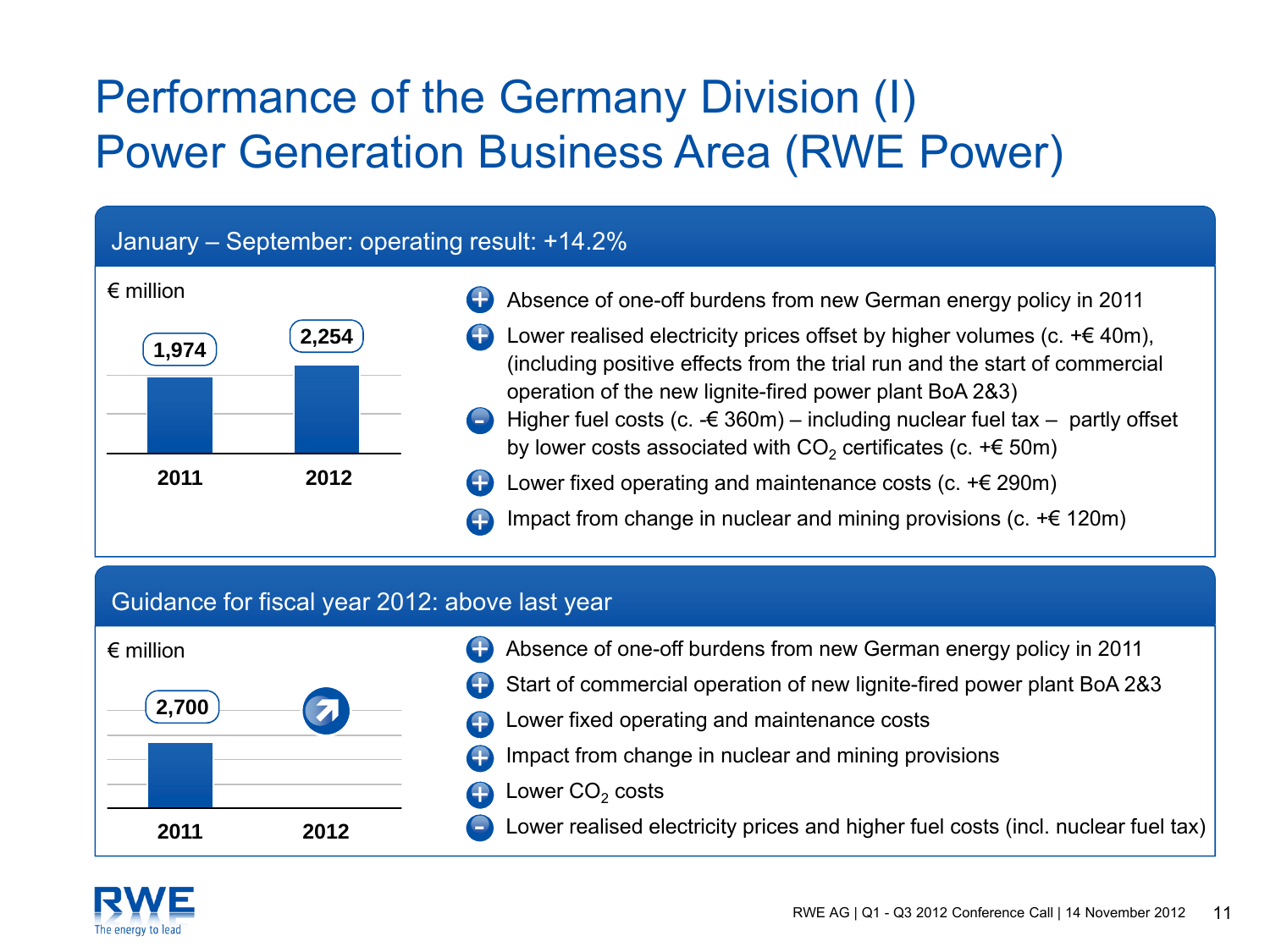# Forward selling<sup>1</sup> by RWE Power in the German market

#### (Base-load & peak-load forwards in €/MWh)



(Average realised price for 2011: € 63/MWh (2010: € 67/MWh)).

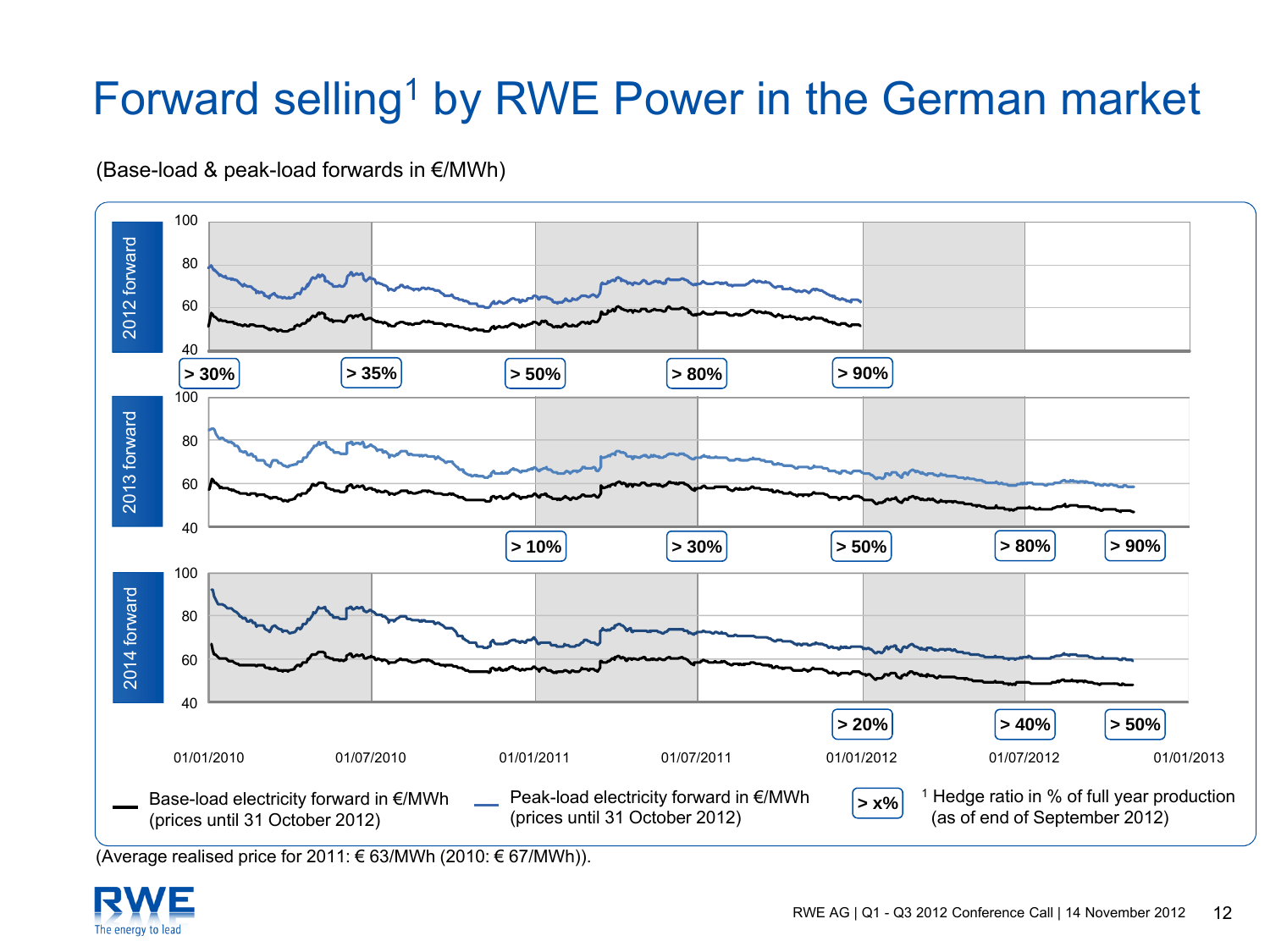# Germany: Clean Dark and Spark Spreads (CDS/CSS)



Source: RWE Supply & Trading, prices until 31 October 2012.

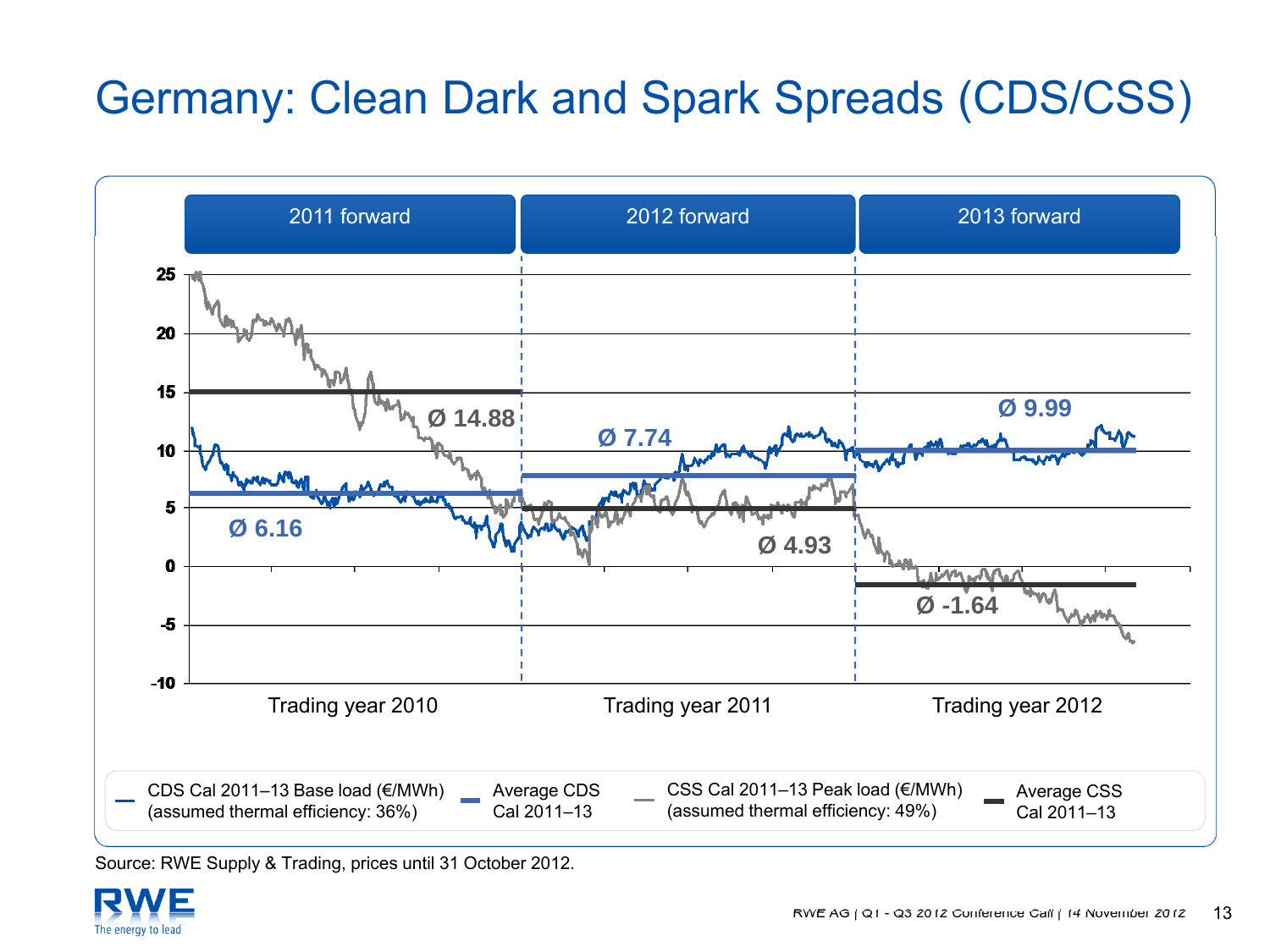## Performance of the Germany Division (II) Sales/Distribution Networks Business Area



#### Guidance for fiscal year 2012: in the order of last year's level



- Absence of positive one-off items compared to 2011 -
- Improved efficiency enhancement +
	- Lower income from investments from participations

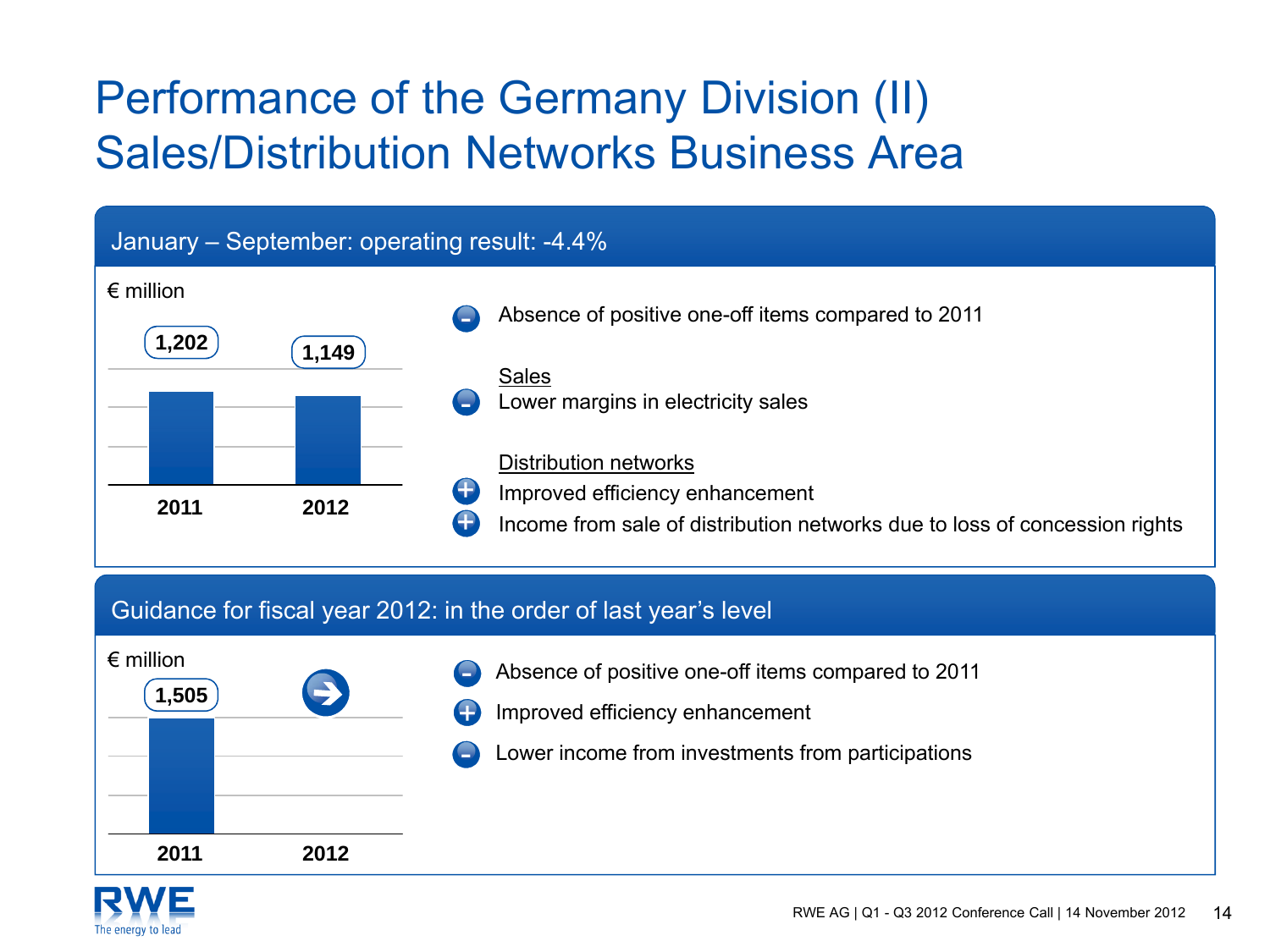# Performance of the Netherlands/Belgium Division (Essent)

#### January – September: operating result: -26.0%



#### Guidance for fiscal year 2012: below last year



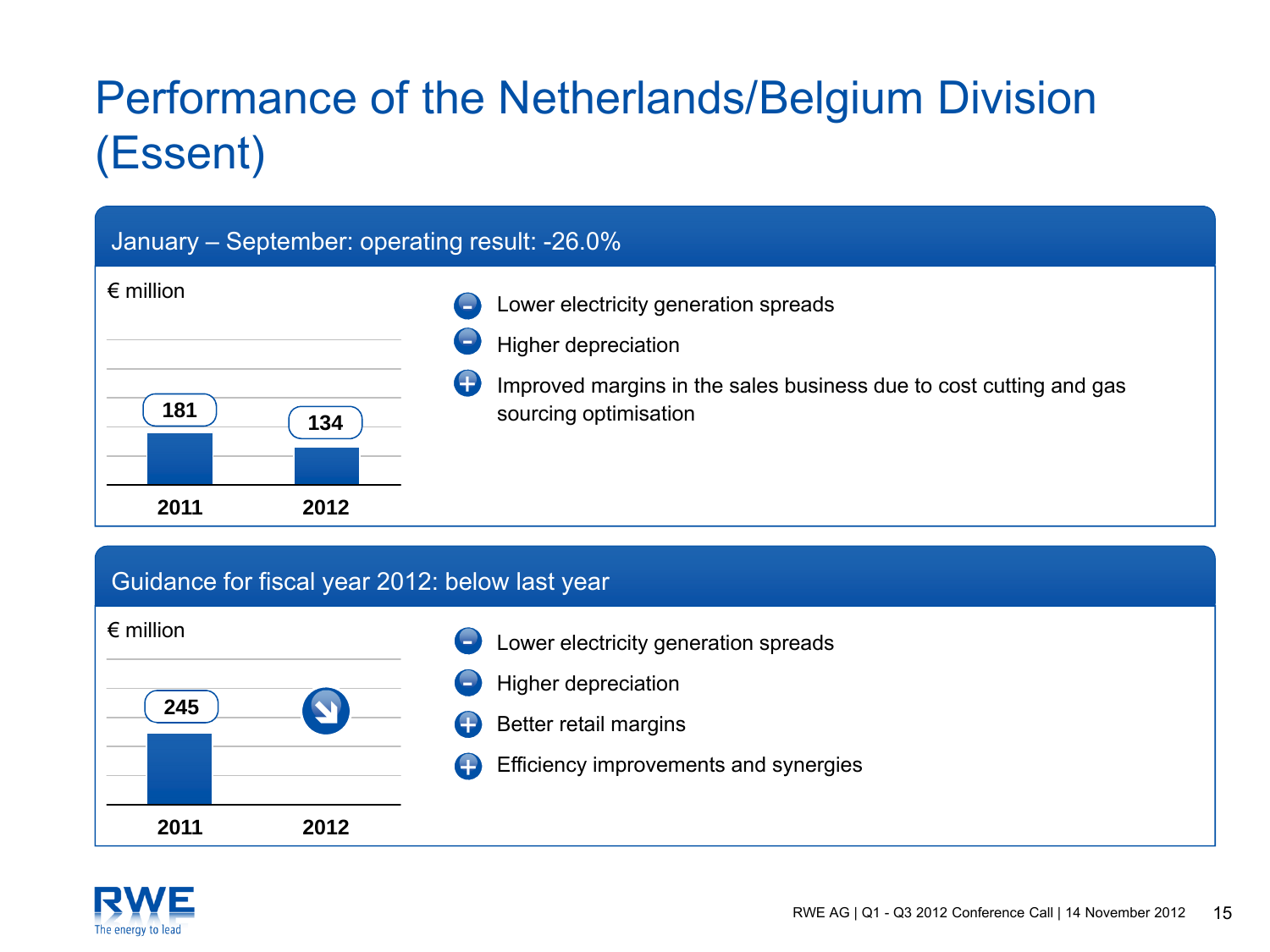# Performance of the United Kingdom Division (RWE npower)

#### January – September: operating result: +6.2 %



#### Guidance for fiscal year 2012: above last year

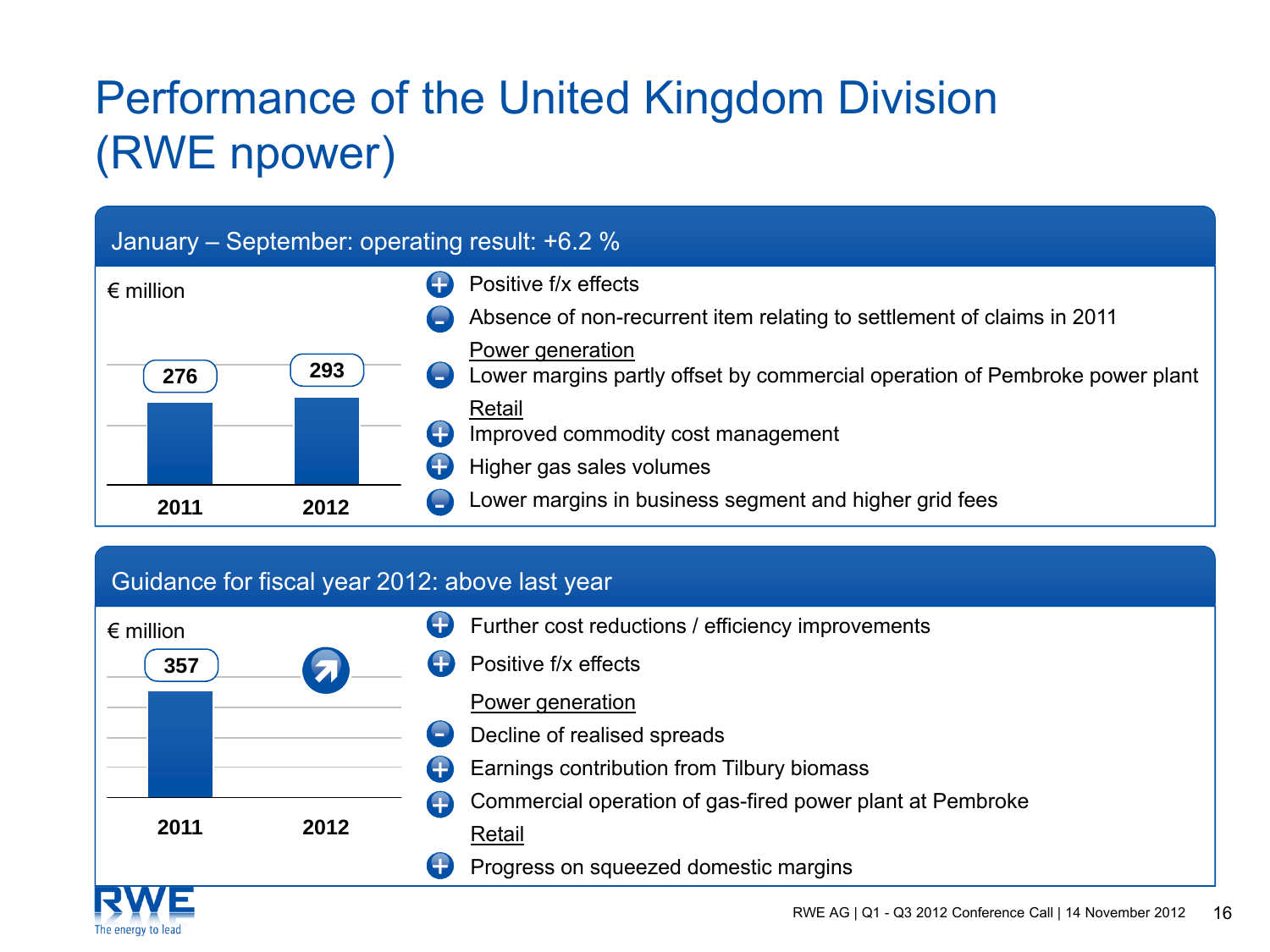# UK: Clean Dark and Spark Spreads (CDS/CSS)



Source: RWE Supply & Trading, prices until 31 October 2012

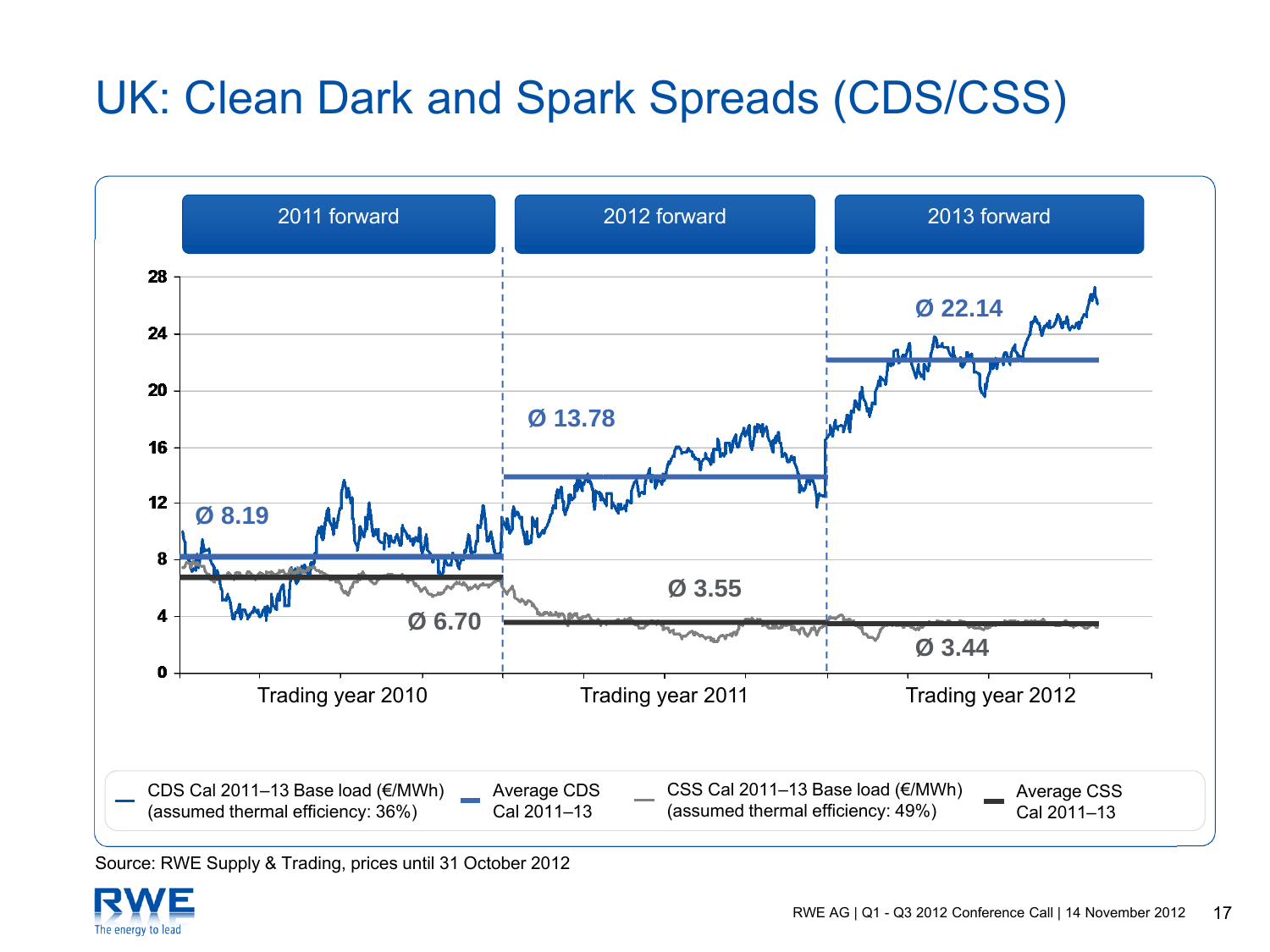# Performance of the Central Eastern and South Eastern Europe Division

#### January – September: operating result: -20.7%



#### Guidance for fiscal year 2012: below last year



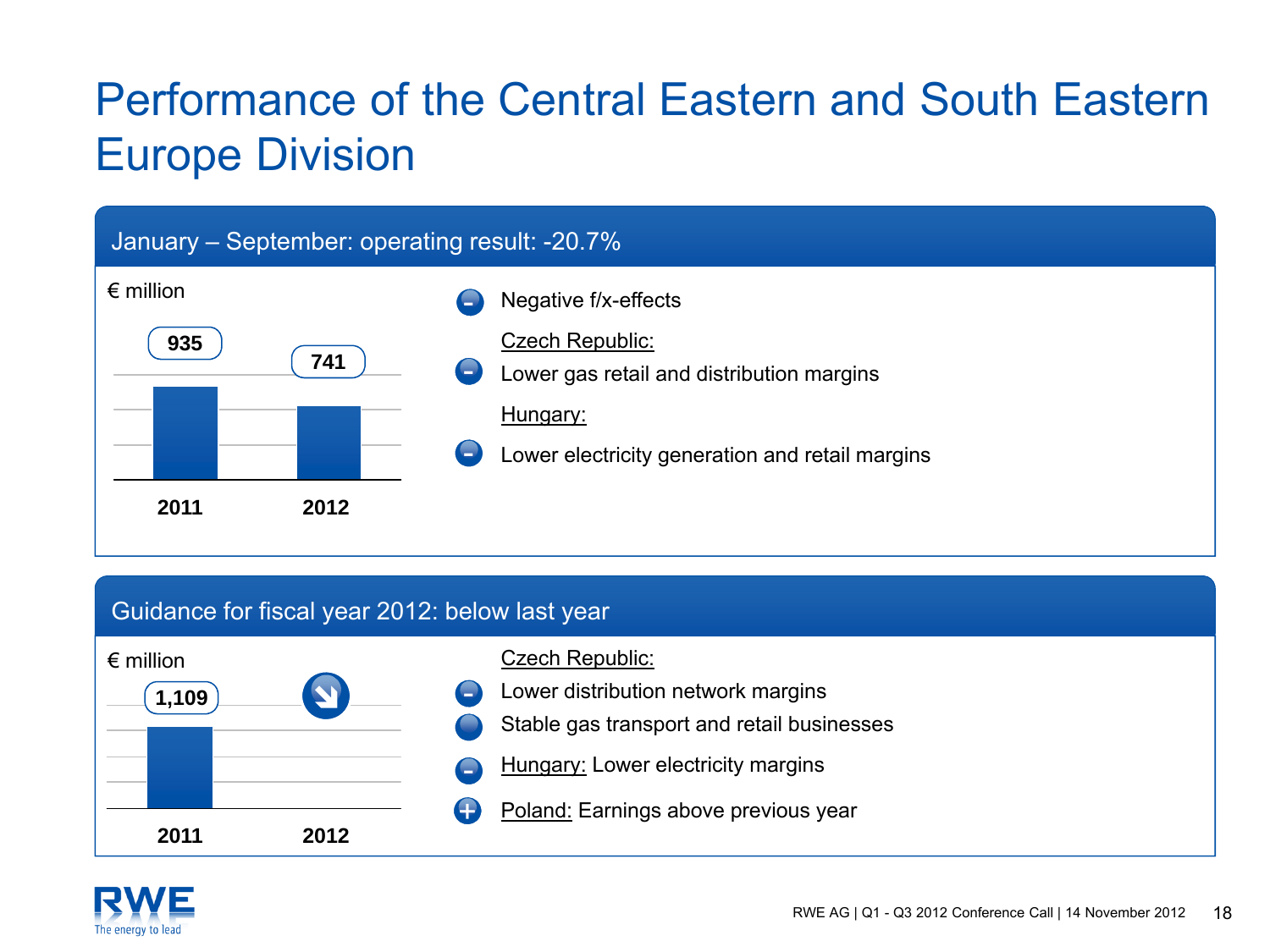# Performance of the Renewables Division (RWE Innogy)

#### January – September: operating result: -12.1%



#### Guidance for fiscal year 2012: in the order of last year's level



- Commissioning of new projects +
- Normalised weather conditions assumed+
	- Absence of positive one-off in 2011 relating to liquidated damages
- Lower income from disposal of projects
- Upfront costs of large investment programme including higher staff costs

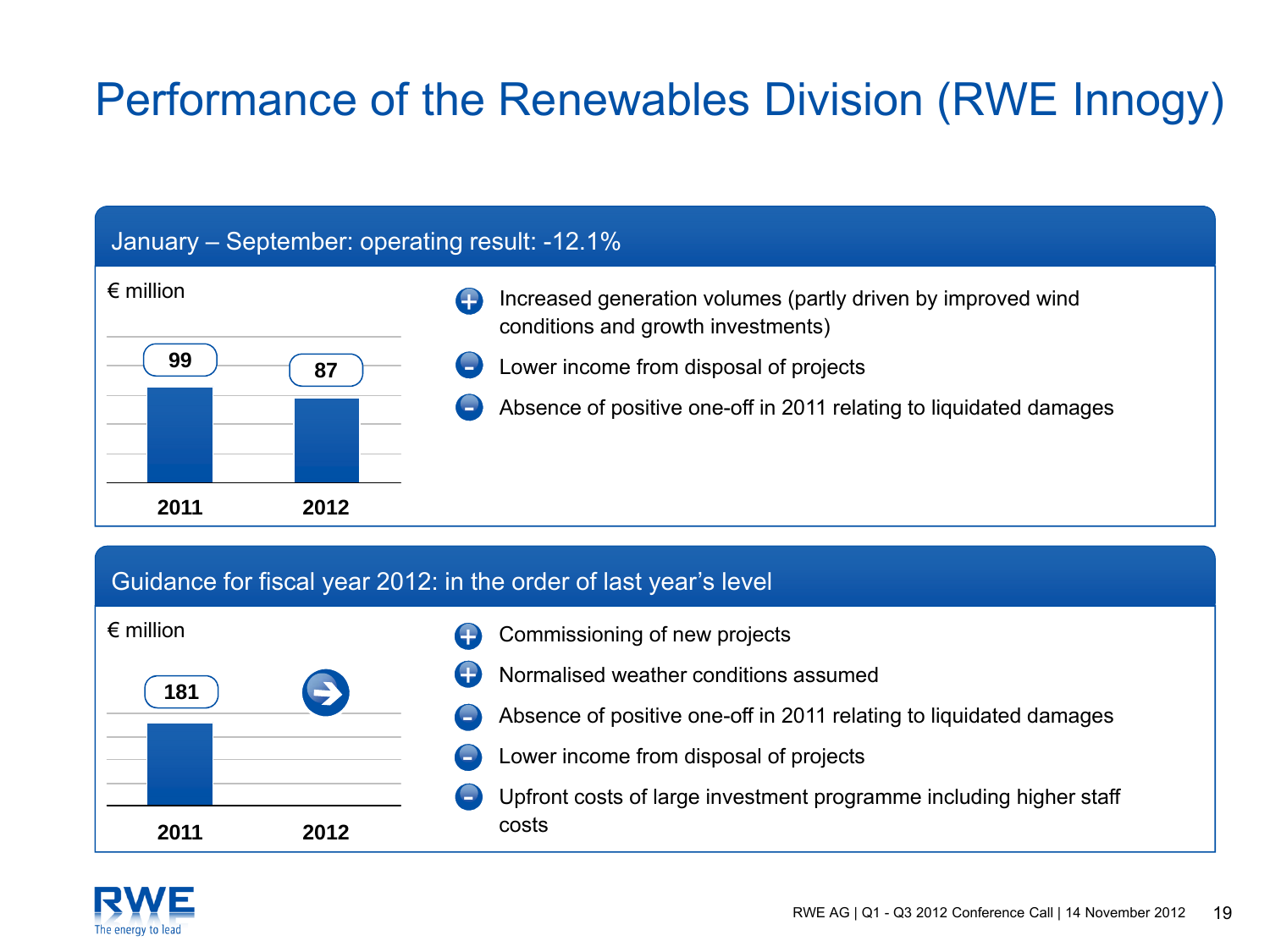# Performance of the Upstream Gas & Oil Division (RWE Dea)

#### January – September: operating result: +24.7%



#### Guidance for fiscal year 2012: significantly above last year





- Positive f/x effects $\bullet$
- Slightly lower exploration costs +
	- Lower production volumes

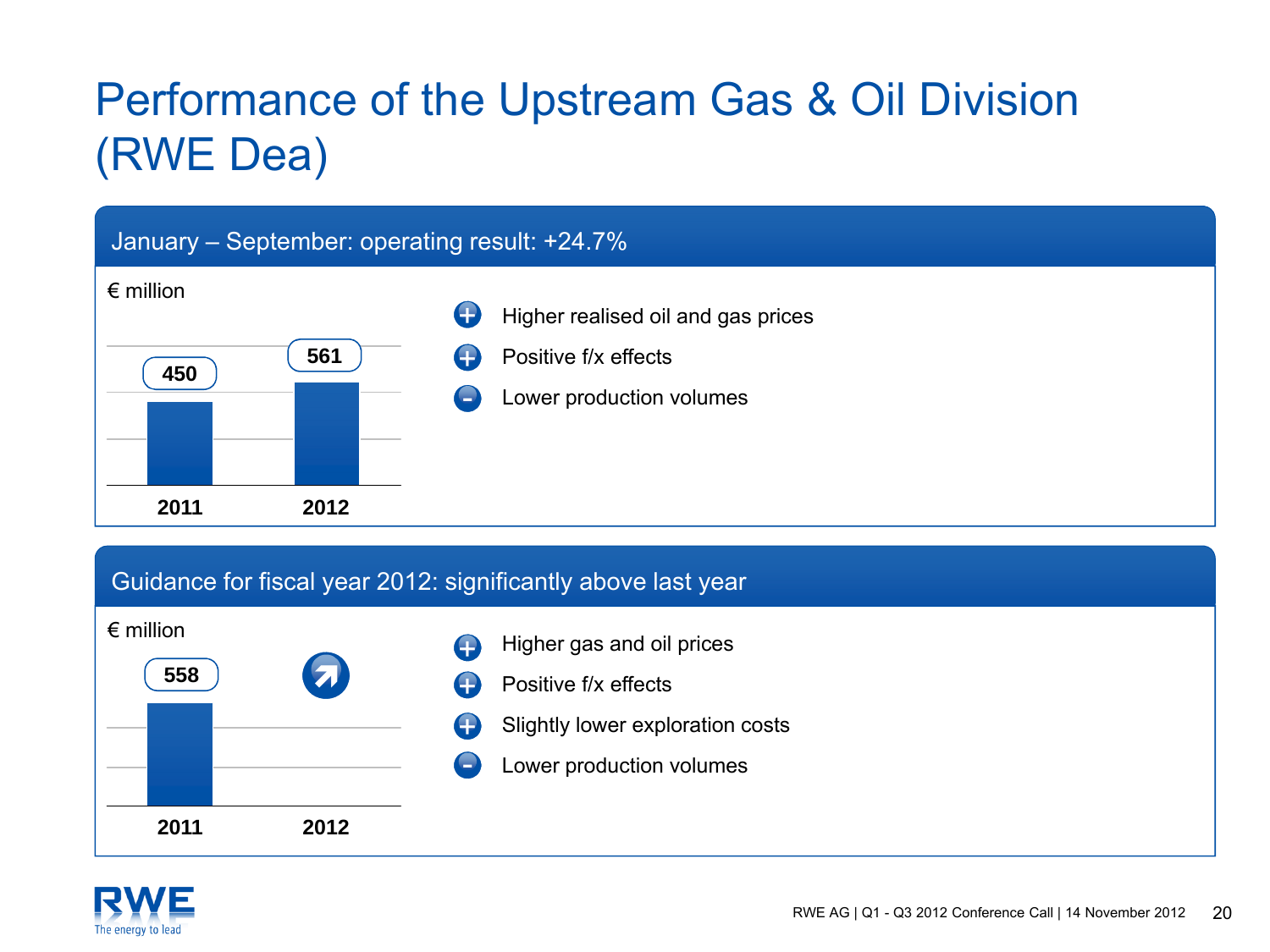# Performance of the Trading/Gas Midstream Division (RWE Supply & Trading)

#### January – September: operating result: +52.1%



#### Guidance for fiscal year 2012: significantly above previous year's level



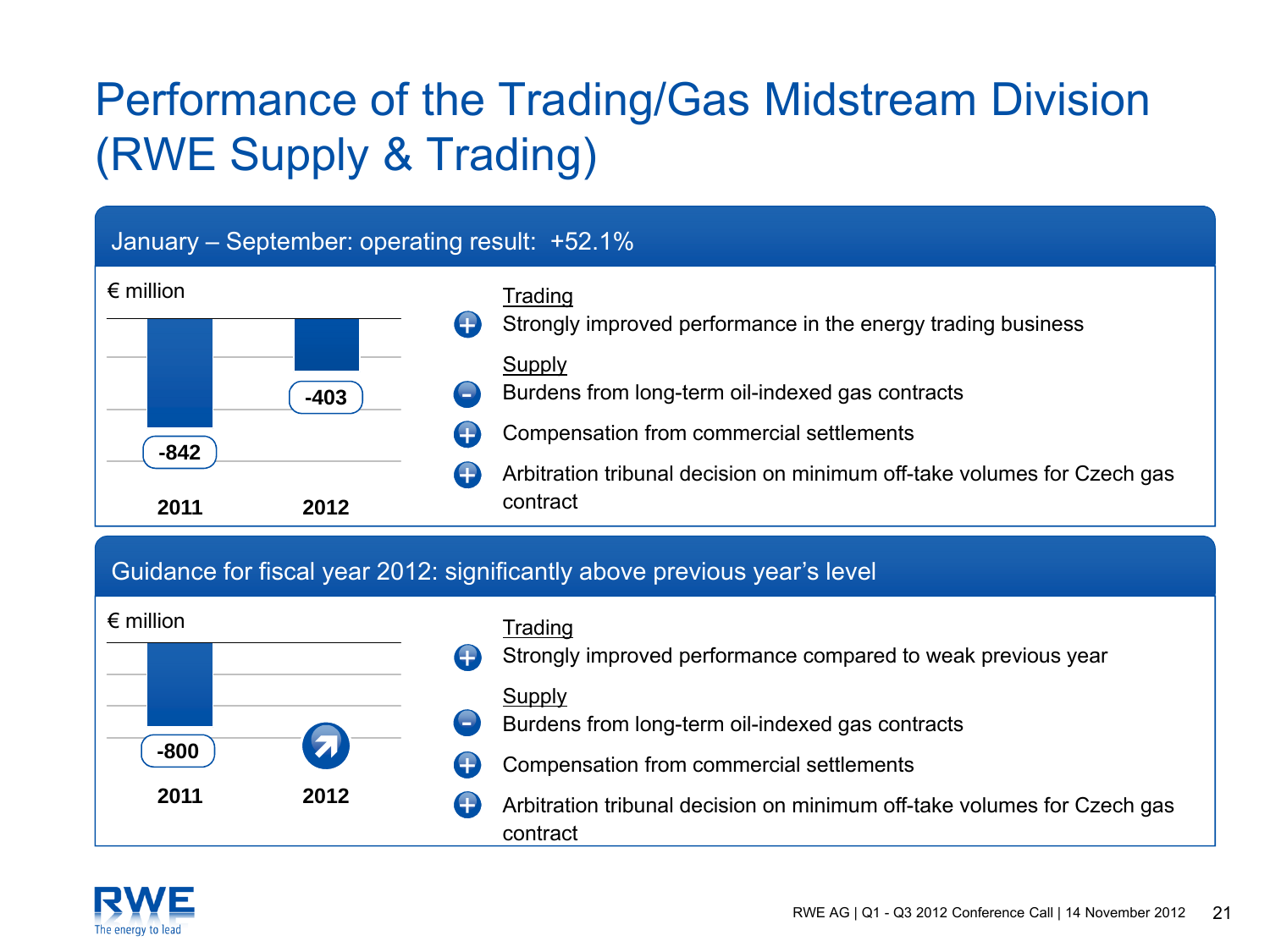### Development of TTF gas price and brent oil price



Relative development of the TTF and brent forwards for the years 2010, 2011, 2012 and 2013 since January 1<sup>st</sup>, 2009. To compare both, the brent oil price is based to the TTF gas price as of January 1<sup>st</sup>, 2009. The curves simply illustrate the development of the market prices which should give a rough indication on the gas-to-oil-spread situation. The real gas-to-oil-spread exposure depends on the individual contract details and will deviate from this slide.

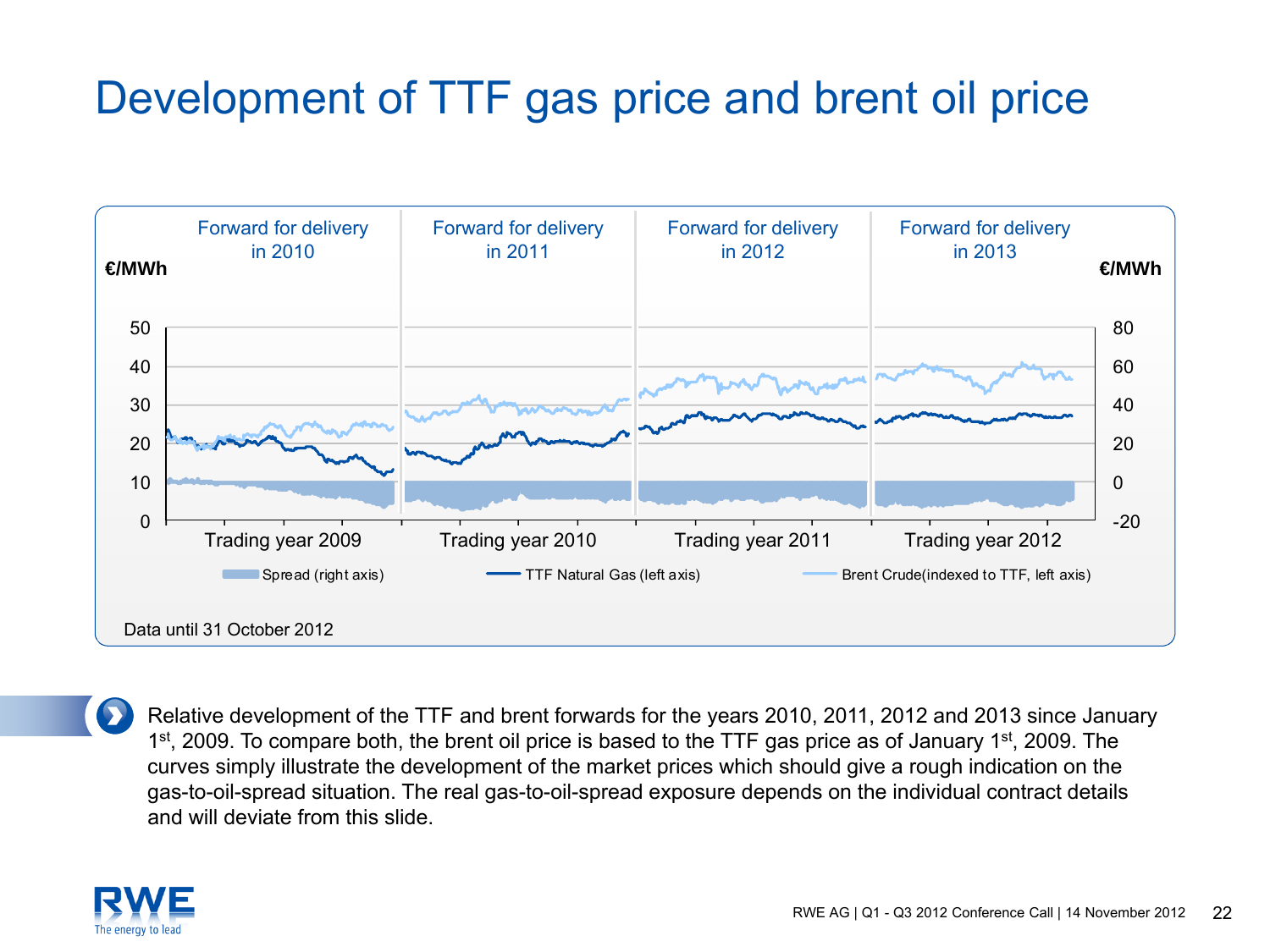### Cash flow statement

| <b>January - September</b><br>$\epsilon$ million        | 2012         | 2011          | <b>Change</b><br>(absolute) |
|---------------------------------------------------------|--------------|---------------|-----------------------------|
| Funds from operations (FFO)                             | 3,298        | 4,168         | $-870$                      |
| Change in working capital<br>of which variation margins | $-58$<br>112 | 372<br>$-884$ | $-430$<br>$+996$            |
| Cash flows from operating activities                    | 3,240        | 4,540         | $-1,300$                    |
| Minus capex on fixed assets                             | $-3,391$     | $-4,406$      | 1,015                       |
| Free cash flow                                          | $-151$       | 134           | $-285$                      |



 $\bullet$ 

**FFO –** among other things:

- > Higher tax expenses, absence of Amprion FFO and lower FFO from financial result
- **Change in working capital –** among other things:
- > Absence of a temporary liquidity effect at Amprion
- > Increase in accounts payable of our German Sales and Distribution Network business unit against Amprion
- > Fluctuation in payments in connection with purchases and sales at our trading business



**Capex on fixed assets –** among other things:

> Extension and modernisation of our generation fleet

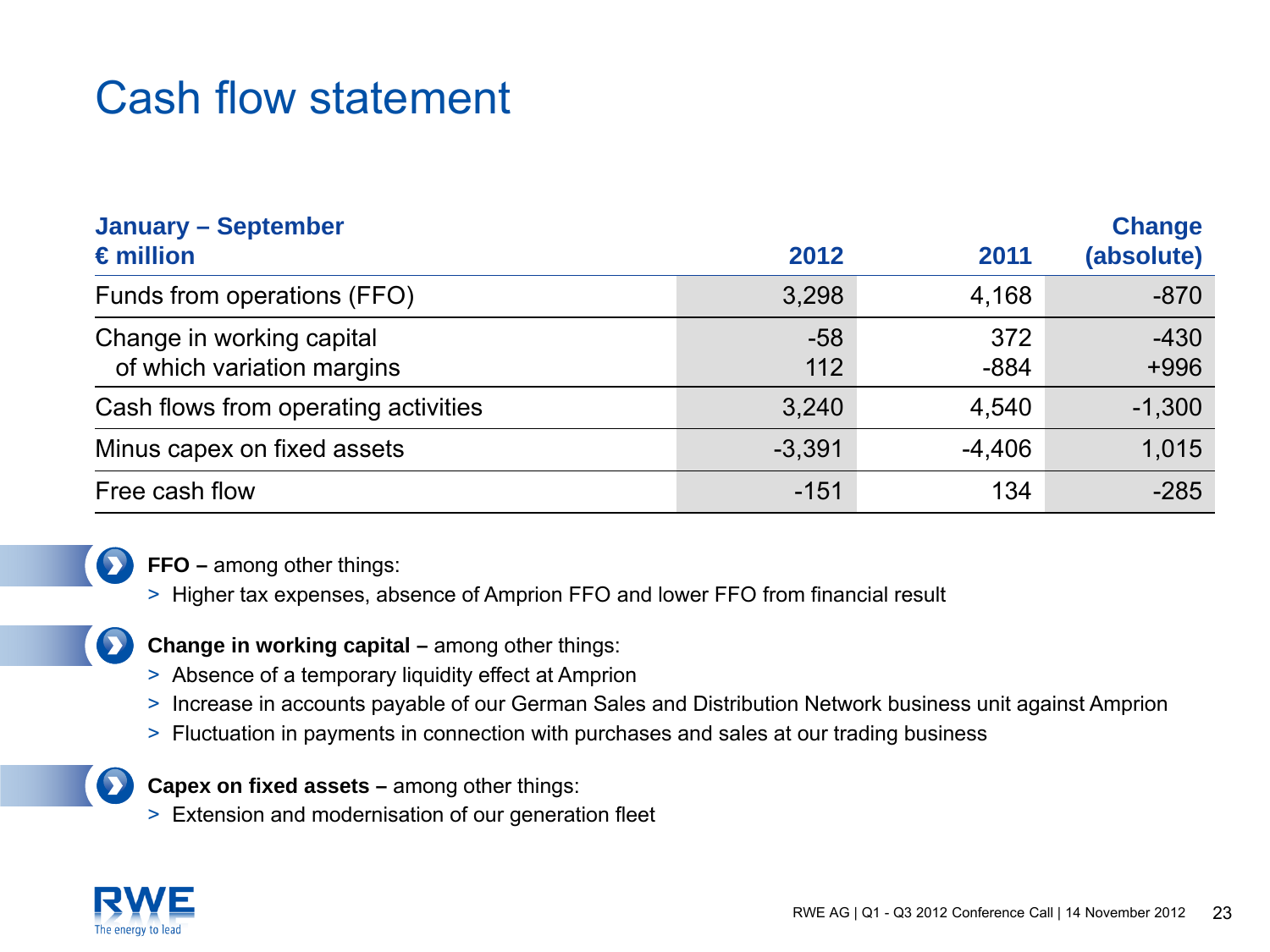# RWE Group electricity production (by geographic regions)

| <b>January - September</b><br>in TWh            | <b>Germany</b> | <b>UK</b>  | <b>NL/BE</b> | <b>Other</b><br>Internat. | <b>Total</b><br>2012 | <b>Total</b><br>2011 |
|-------------------------------------------------|----------------|------------|--------------|---------------------------|----------------------|----------------------|
| Lignite                                         | 56.8           |            |              | 3.9                       | 60.7                 | 54.0                 |
| <b>Nuclear</b>                                  | 22.3           |            |              |                           | 22.3                 | 27.2                 |
| Hard coal<br>thereof contracts                  | 26.5<br>16.4   | 11.8       | 5.3          | 0.3                       | 43.9<br>16.4         | 33.2<br>14.8         |
| Gas                                             | 6.3            | 19.0       | 4.5          | 0.1                       | 29.9                 | 29.2                 |
| Renewables<br>thereof contracts                 | 3.4<br>0.6     | 2.5<br>0.9 | 1.4          | 1.2                       | 8.5<br>1.5           | 6.2<br>0.9           |
| Pumped storage, oil, other<br>thereof contracts | 2.0<br>1.4     |            |              |                           | 2.0<br>1.4           | 1.3<br>0.9           |
| <b>Subtotal</b>                                 | 117.3          | 33.3       | 11.2         | 5.5                       | 167.3                | 151.1                |
| Electricity purchases <sup>1</sup>              |                |            |              |                           | 53.0                 | 86.8                 |
| <b>Total</b>                                    |                |            |              |                           | 220.3                | 237.9                |

<sup>1</sup> Net, excluding trading. Purchases for physical deliveries to customers only.

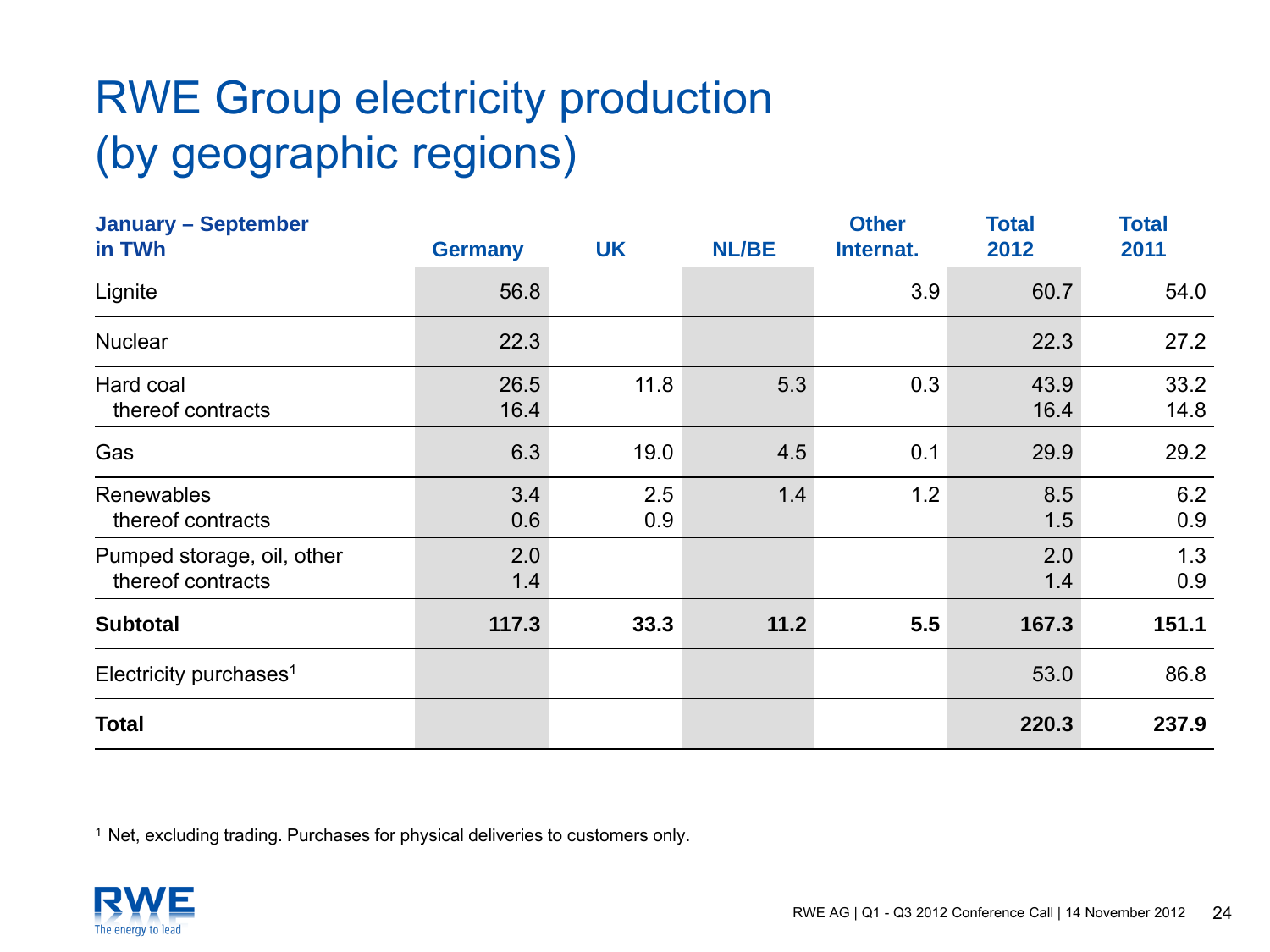# RWE Group electricity sales volume (by geographic regions)

| <b>January - September</b><br>in TWh    | <b>Germany</b> | <b>UK</b> | <b>NL/BE</b> | <b>Poland</b> | <b>Hungary</b> | <b>Other</b> | <b>Total</b><br>2012 | <b>Total</b><br>2011 |
|-----------------------------------------|----------------|-----------|--------------|---------------|----------------|--------------|----------------------|----------------------|
| Residential and commercial<br>customers | 18.1           | 12.9      | 8.1          | 1.7           | 4.0            | 0.2          | 45.0                 | 45.5                 |
| Industrial and corporate<br>customers   | 42.3           | 23.6      | 10.4         | 2.5           | 3.5            | 0.7          | 83.0                 | 85.5                 |
| <b>Distributors</b>                     | 61.4           |           |              |               | 4.2            | 1.3          | 66.9                 | 77.7                 |
| Electricity trading <sup>1</sup>        | 13.4           |           |              |               |                |              | 13.4                 | 15.3                 |
| <b>Total</b>                            | 135.2          | 36.5      | 18.5         | 4.2           | 11.7           | 2.2          | 208.32               | 224.0 <sup>2</sup>   |

<sup>1</sup> Net of electricity purchased from third parties.

 $^2$  Difference between electricity production and electricity sales volume due to grid losses, operating consumption by lignite production and pumped-storage power plants.

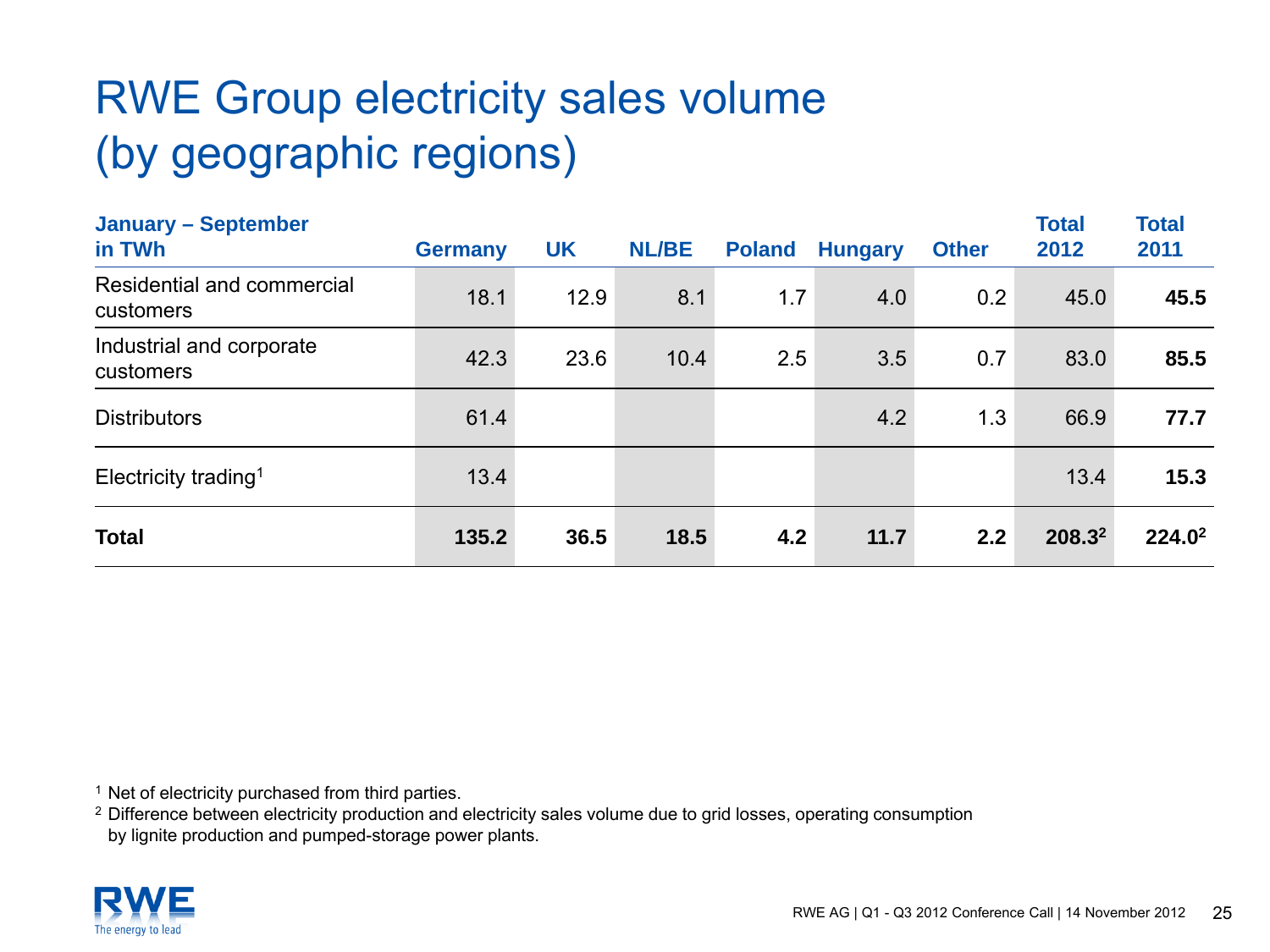# RWE Group gas sales volume (by geographic regions)

| <b>January - September</b><br>in TWh    | <b>Germany</b> | <b>Czech</b><br>Rep. | <b>NL</b> | UK   | <b>Other</b> | <b>Total</b><br>2012 | <b>Total</b><br>2011 |
|-----------------------------------------|----------------|----------------------|-----------|------|--------------|----------------------|----------------------|
| Residential and commercial<br>customers | 18.6           | 12.7                 | 23.1      | 29.2 | 2.0          | 85.6                 | 87.5                 |
| Industrial and corporate<br>customers   | 21.0           | 11.5                 | 31.9      | 2.1  | 8.7          | 75.2                 | 92.6                 |
| Distributors <sup>1</sup>               | 31.2           | 11.1                 | 0.0       | 0.2  | 0.3          | 42.8                 | 47.8                 |
| <b>Total</b>                            | 70.8           | 35.3                 | 55.0      | 31.5 | 11.0         | 203.6                | 227.9                |

1 Includes gas trading in 2011.

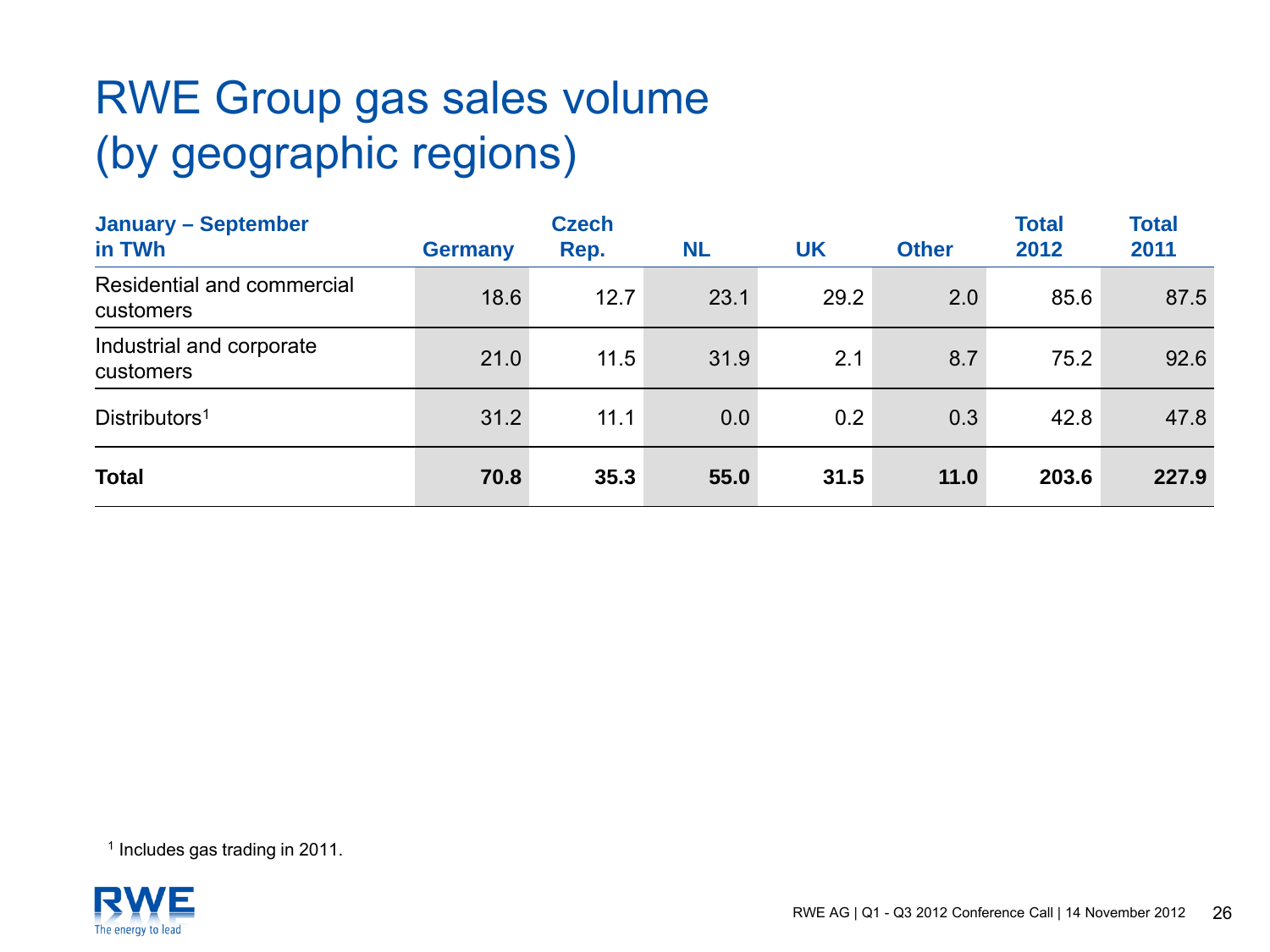### Financial liabilities and assets

(excluding hybrid capital, as of 30 September 2012)



1 Excluding variation margins which are netted against the fair values of the respective derivatives.

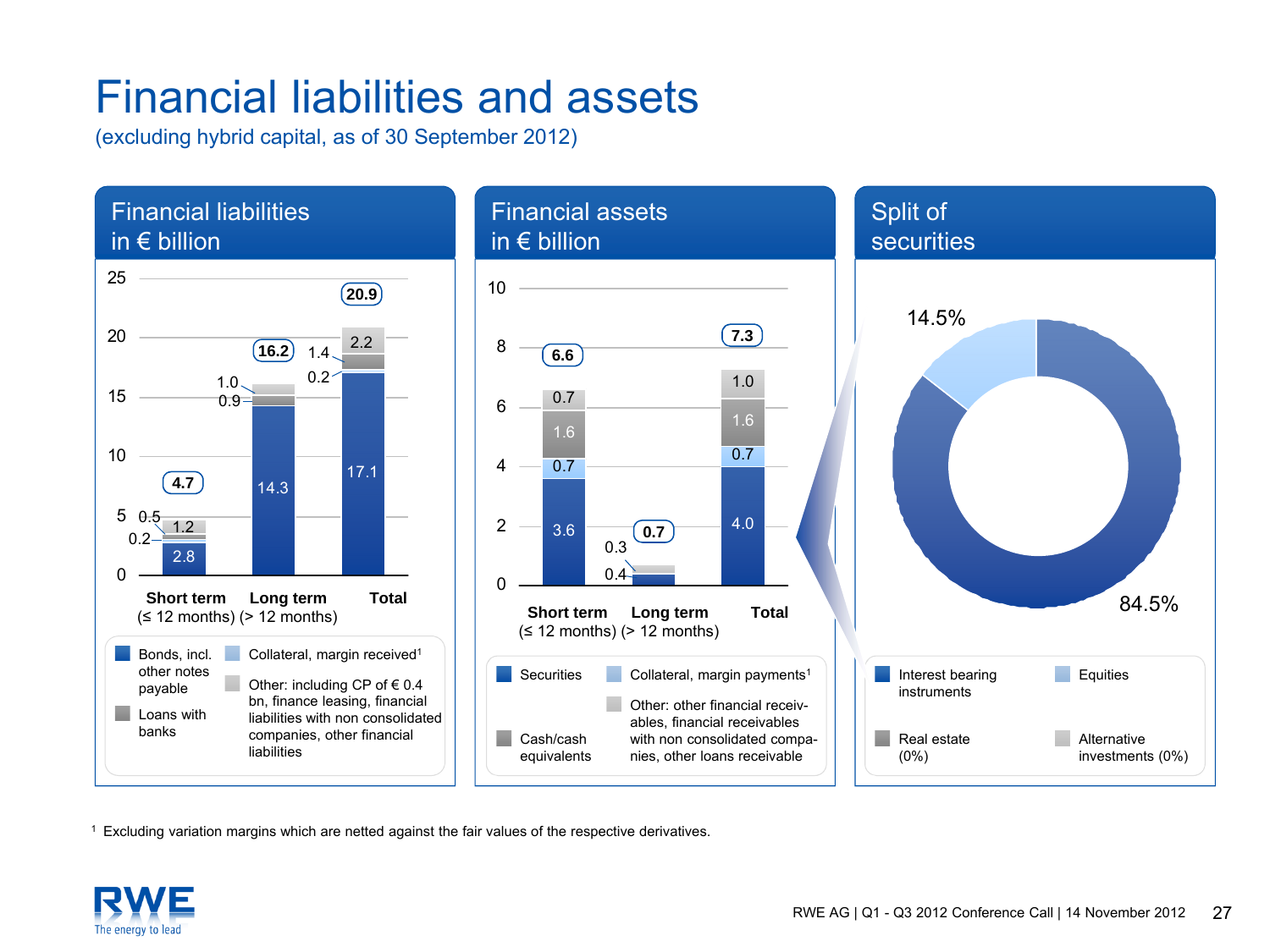# Capital market debt maturities and sources of financing (as of 30 September 2012)



1 RWE AG and RWE Finance B.V.,

(incl. EUR private placement, issued 30 Aug.; closing 26 Oct. 2012) Including hybrids: € 20.0 bn

 $2$  Bonds outstanding under the MTN-programme, i.e. excluding hybrids.

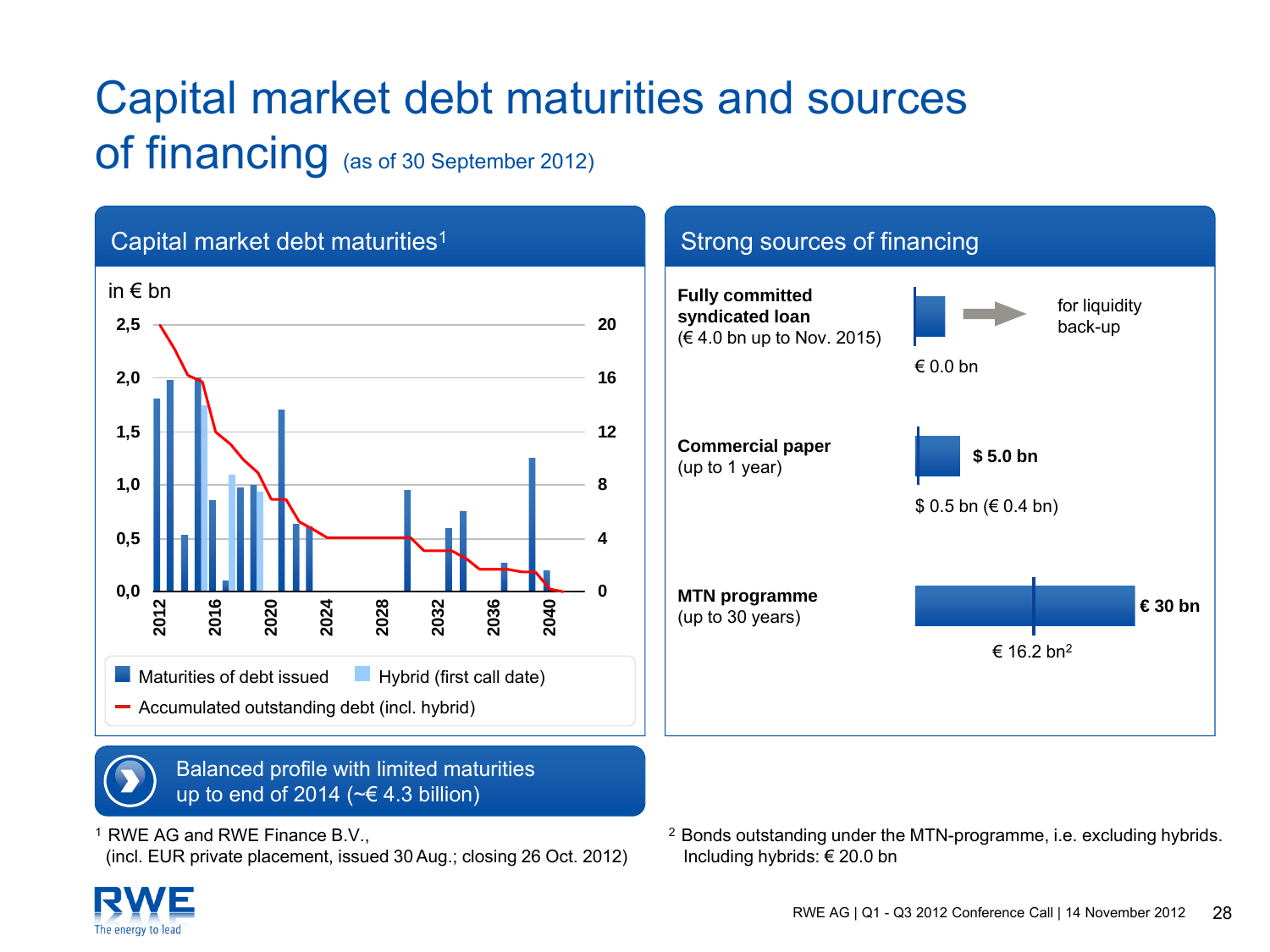# Capital market debt currency and interest exposure

(as of 30 September 2012)



1 Capital market debt = bonds of € 16.2 bn and hybrids of € 3.8 bn; split into currencies includes cross-currency swaps

<sup>2</sup> Capital market debt plus other interest rate-related positions such as commercial paper and cash; including interest and cross-currency swaps

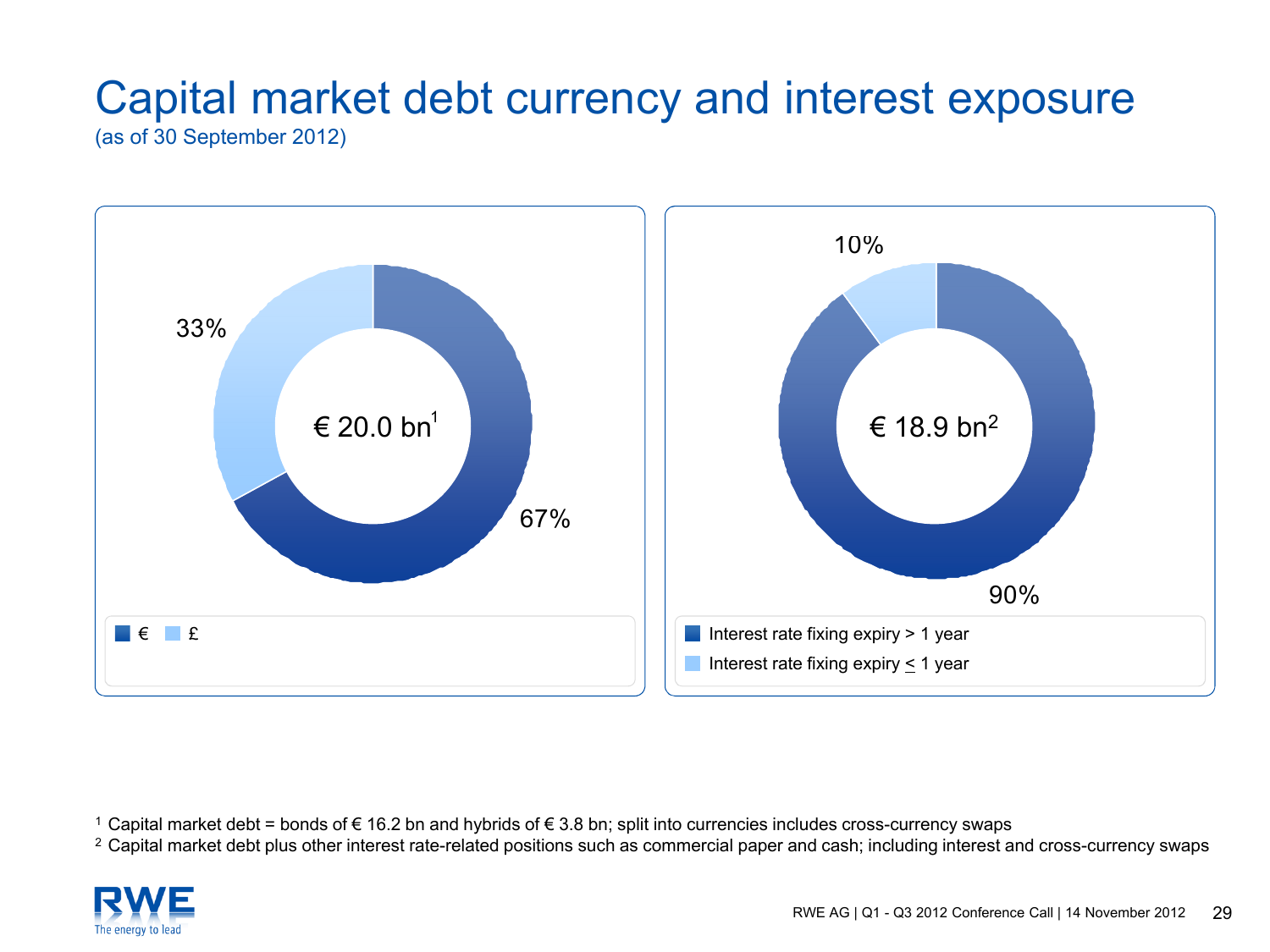### Conventional power plant new build programme

**€ bn1 2005 2006 2007 2008 2009 2010 2011 2012 2013 2014**Lingen (Gas, 876 MW, 100%) 0.5 BoA 2&3, Neurath (Lignite, 2,100 MW, 100%) 2.6 Units G FHamm (Hard coal, 1,528 MW, 77%) 2.4 Units D E **Staythorpe NK** Glaymorpe 0.8<br>(Gas, 1,650 MW, 100%) 0.8 Units 1 -4 Pembroke **NK** rembroke 1.2<br>(Gas, 2,188 MW, 100%) 1.2 Units 1 -5 Moerdijk 2  $(Cas, 426$  MW, 100%) 0.4 Claus C  $\frac{1}{1}$  (Gas, 1,304 MW, 100%) 1.1 Eemshaven(Hard coal/biomass, 1,560 MW, 100%) 2.9 Units A B Denizli(Gas, 775 MW, 70%) 0.5

1 Capex at 100% share

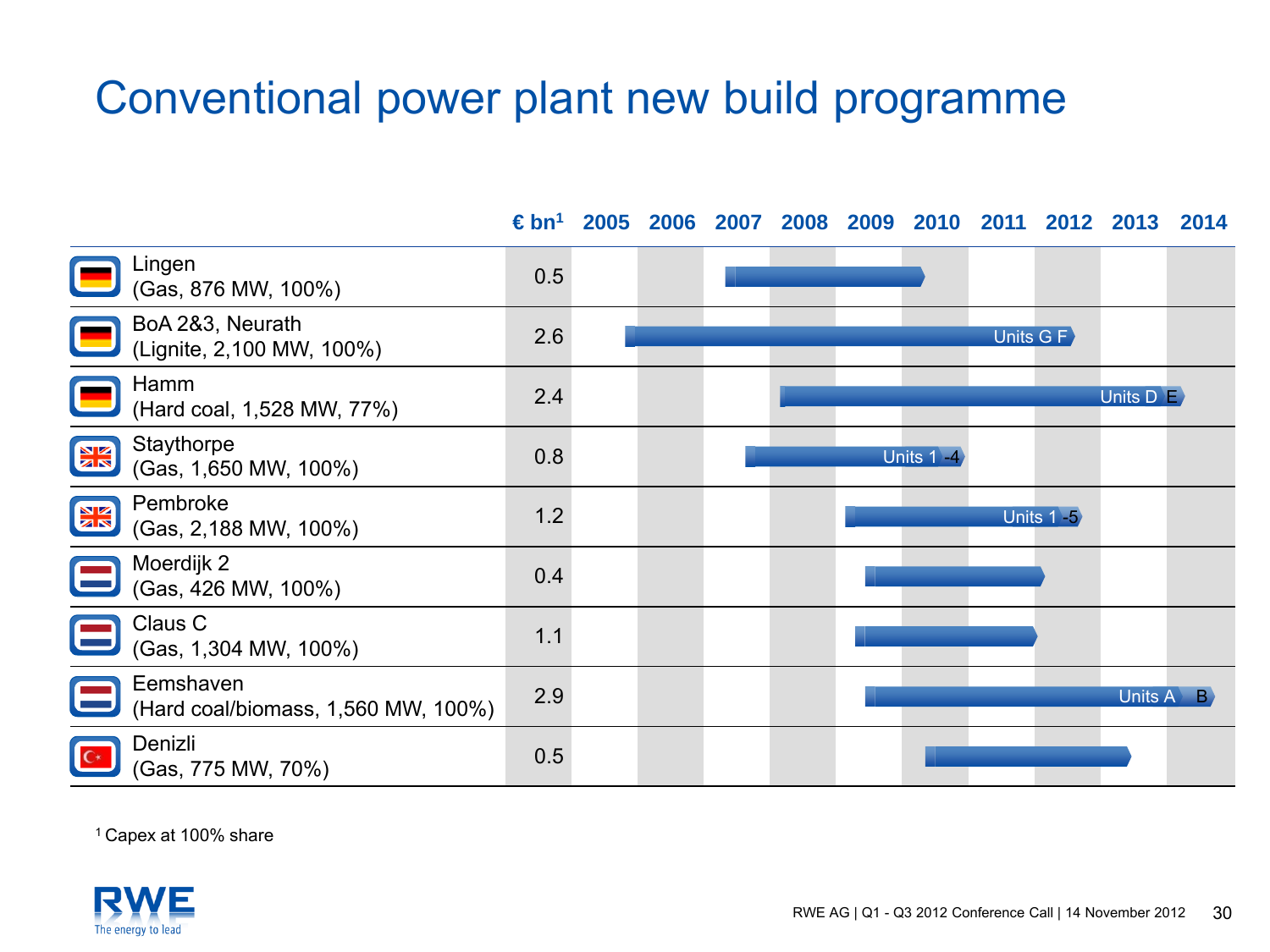### RWE Dea's largest field developments

|              | <b>Production start</b>             | <b>RWE</b>         | Capex <sup>1</sup> |      |      |      |      |      |      |      |      |
|--------------|-------------------------------------|--------------------|--------------------|------|------|------|------|------|------|------|------|
|              |                                     | share              | $(\in$ bn)         | 2011 | 2012 | 2013 | 2014 | 2015 | 2016 | 2017 | 2018 |
| 一点。          | West Nile Delta (Egypt)<br>WMDW 20% |                    | 2.9                |      |      |      |      |      |      |      |      |
|              | Disouq (Egypt)                      | 100%<br>(Operator) | 0.2                |      |      |      |      |      |      |      |      |
| <b>NK</b>    | Breagh Phase 1 (GB)                 | 70%<br>(Operator)  | 0.4                |      |      |      |      |      |      |      |      |
| $\mathbb{G}$ | Reggane (Algeria)                   | 19.5%              | 0.4                |      |      |      |      |      |      |      |      |
|              | Edvard Grieg (Norway) <sup>2</sup>  | 20%                | 0.6                |      |      |      |      |      |      |      |      |
|              | Knarr (Norway) <sup>3</sup>         | 10%                | 0.2                |      |      |      |      |      |      |      |      |
| $C^*$        | NC 193 / 195 (Libya)                | 100%<br>(Operator) | 0.5                |      |      |      |      |      |      |      |      |

1 RWE's share in capex.

2 Formerly "Luno". Project sold to OMV in October 2012. Closing expected until end of 2012. 3 Formerly "Jordbær".

Bars indicate expected start of production.

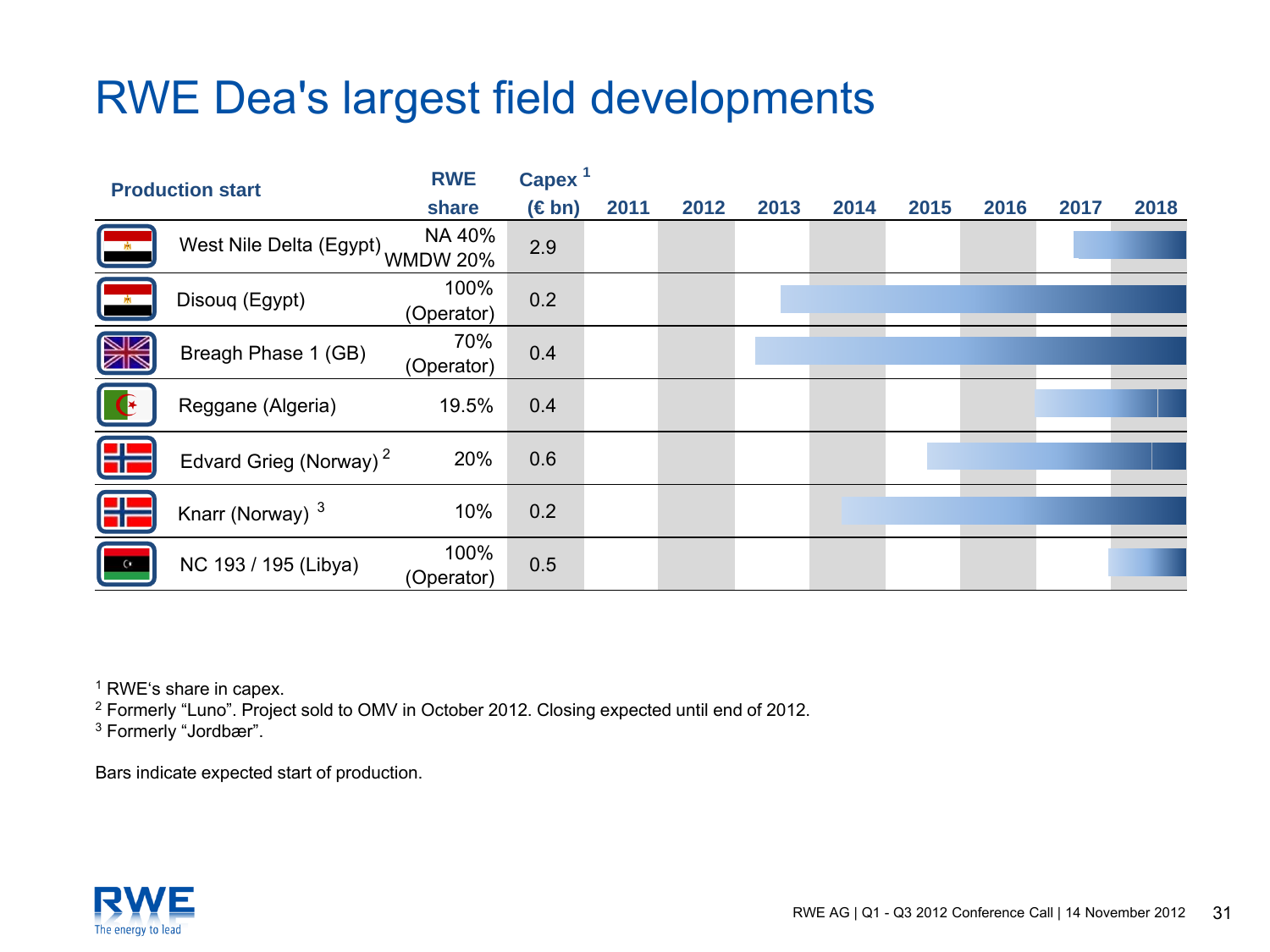### RWE Innogy major projects under construction



Capacity and earnings target for RWE Innogy until 2014 is mainly driven by 3 major projects

Large scale projects, especially in offshore wind, play a vital role in achieving European renewable targets as growth potential in other areas is limited

Utilities like RWE have a competitive advantage in these large-scale projects as we can build on expert knowledge gained in our other large projects

1Capex at 100% share; UK offshore includes investment for grid connection.

 $^2$  The construction schedule had to be revised several times in 2012 due to the delay in the offshore grid connection. The latest project timeline does reflect delays according to last statements by grid operator TenneT.